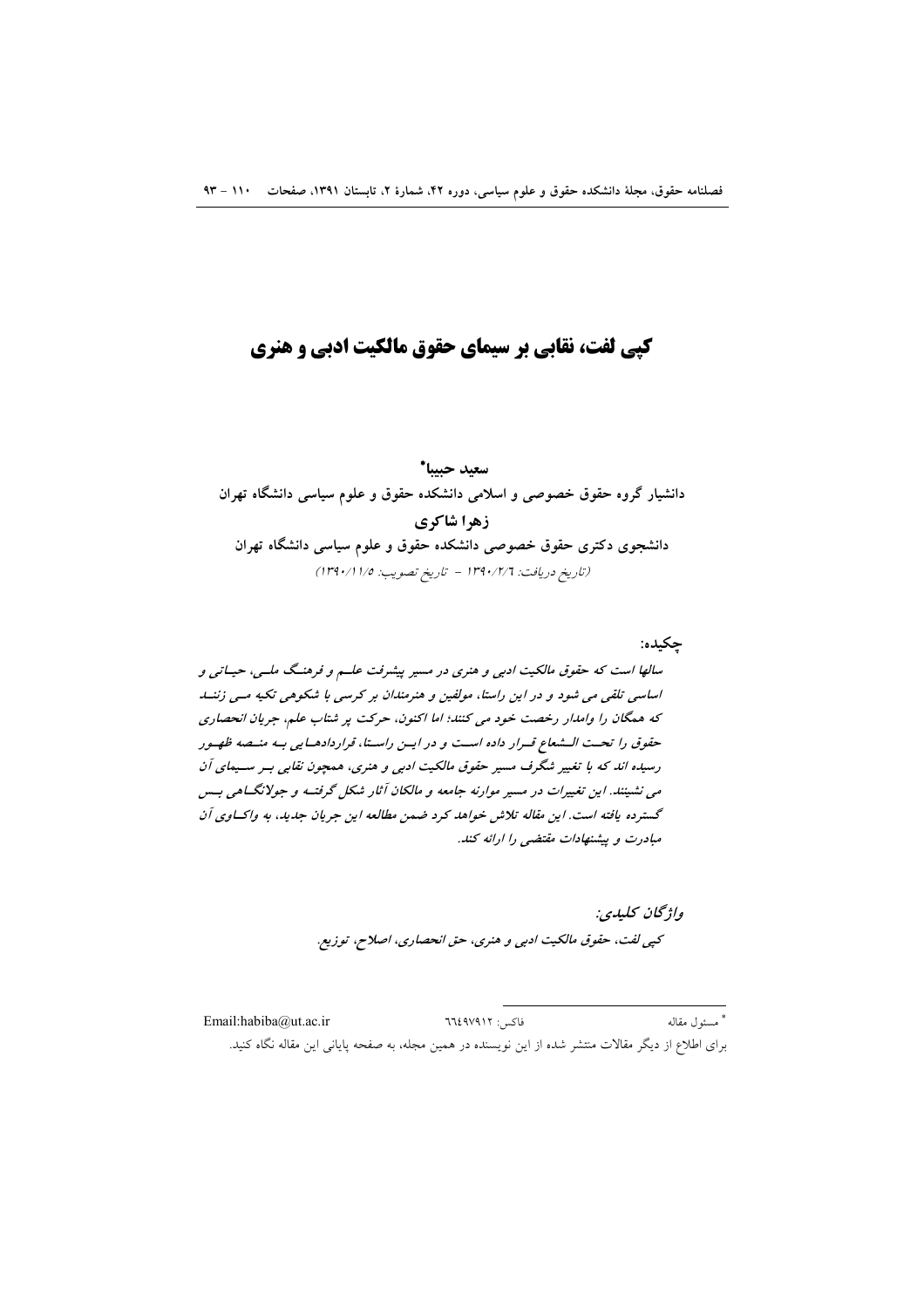#### مقدمه

تصويب قوانين مالكيت ادبي و هنري، مبداء حركت به سوى تقويت جايگاه فرهنگي تلقبي می شود. در این میان، حق انحصاری، نقطـه عطفـی اسـت کـه بـه مولفـان و هنرمنـدان تقـدیم می شود و آنان را قادر به کنترل و مدیریت ابعاد مختلف بهره برداری از اثر میکند. حمایت از حقوق مالکیت ادبی و هنری فی نفسه مشوقی است تا شهروندان را به صرف هزینه و زمـان در خلق أثار جدید رهنمون سازد و سرانجام جامعه را از این دستاوردهای نوین منتفع کند. در این میان، مصرف کنندگان نمی توانند بدون واهمه به استفاده از این اموال فکری بیندیشند و نـاگزیر خواهند بود که در سایه مولفان و هنرمندان بـه بهـره بـرداری بیردازنـد. از طرفـی در فراسـوی حمایت از مالکیتهای ادبی و هنری، ظرفیتهای بالقوه استعدادهای مولفان و هنرمندان دیگـر نیـز به منصه ظهور میرسد و بر ریشه های آثار پیـشین، جوانـههـای تـازه مـیرویانـد. از ایـن رو، حمایت (و کیفیت حمایت) کلیدی است که دروازههای توسعه یا رکـود را خواهـد گـشود. بـه طور کلی، گسترش حمایت از یک سو و آزادسازی بهره برداری جامعه از سوی دیگـر نتـایجی را فراهم می آورد که در هر حال به سود جامعه و مولف نیست و در ایــن میـان، شــاید، ســخن راندن از جنگ برای دستیابی به آزادی دور از واقعیت نباشد(Kumar,2006:2). این متناقض نمـا باید در جستجوی راه حلی میانه باشد که هم خالقان فکری را از منافع مالکانه خــود بهــره منــد سازد و از طرفی بخشی از مالکیت را به جامعه ببخشد تا هر دو گروه را یاری رسان باشـد. در این میان، واگذاری بخشی از حقوق مالکیت ادبی و هنری به جامعه می تواند در راستای ایجـاد یک موازنه جدی، کارساز باشد، یکی از راههای این واگذاری کیی لفت است؛ نقـابی کـه بـر چهره حقوق مالکیت ادبی و ادبی می نشیند و این حقوق را با لباسی جدید در بزم اندیشههـای حقوقی به نمایش در میآورد. در حقیقت فرضیه این مقاله آن است کـه حرکتـبی نوخواسـته در جهان حقوق مالکیت فکری شکل گرفته که در مسیر ایجاد توازن میان منافع جامعـه و خالقـان فکری قرار می گیرد؛ اگرچه دکترین های متعدد در جهت وصول به موازنه گام بر می دارنـد امـا كيي لفت مي تواند گامي اساسي و مهم را رقم زند. بنابراين، پرسش مقالــه اخيــر أن اســت كــه کپی لفت چگونه میتواند به ایجاد این موازنه یاری رساند؟ اساس این نظریه بر آن نهاده شــده که ً فرد قبول کننده مجوز کپی لفت قادر است آزادانه به استفاده، اصلاح و توزیع اثـر مبـادرت ورزد. بنابراین، این مجوز تلاش میکند بخشی از حقوق مالکیت ادبی و هنـری را بــه مـصرف كننده (دريافت كننده اثر) منتقل كند و يا حتى اگر بتواند همه حقوق خـالق اثـر را بــه مـصرف کننده واگذار کند. تاسیس این نظریه به تولید نرم افزاری رایانهای باز می شود چنانچـه در سـال ۱۹۷۵ دنسیس آلیسسون و همکسارنش برنامسهای( Tiny BASIC) را طراحسی کردنسد (33–25 :Allison,1976) که سادهتر از زبان بیسیک بود (این زبان بسیار سبک بوده و حافظه بسیار کمبی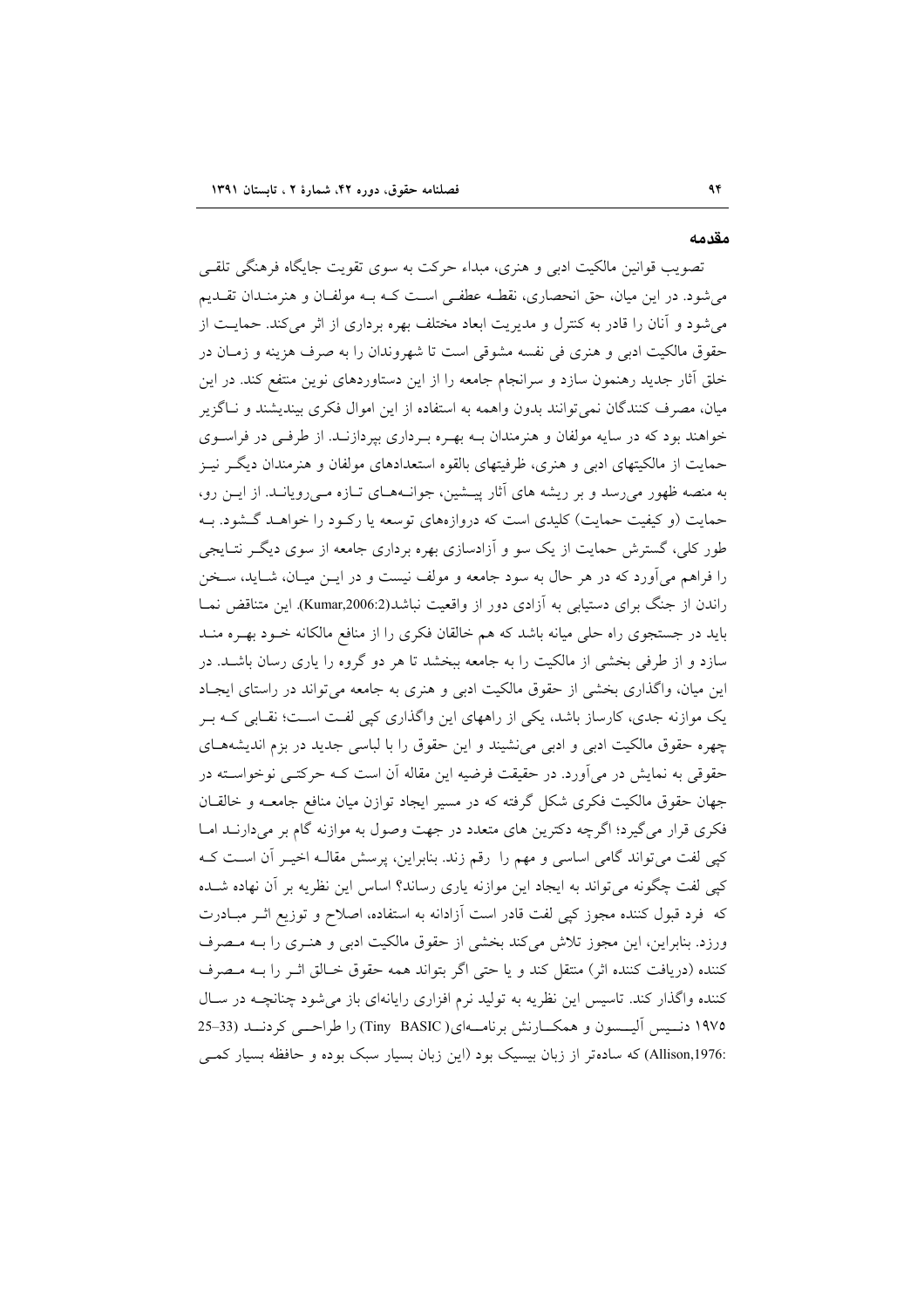در حد دو تا سه کیلوبایت مصرف میکرد) و به سـرعت مـورد توجـه کـاربران رایانـهای قـرار گرفت، شهرت این برنامه سبب شد کـه صـاحب نظـران (Warren,1976:1-2) در یـی واکـاوی چرایی آن برآیند و دلیل توفیق آن را در دسترس بودن آن بـرای همگــان تــشخیص دهنــد، بــه عبارت دیگر، پدیدآورندگان این نرم افزار به جای تنظیم قراردادی که شــرایط دشــواری را بــر کاربر تحمیل میکند؛ قلمـروی گـسترده از اختیـارات را بـرای وی درنظـر گرفتـه بودنـد. امـا اصطلاح کپی لفت برای نخستین بار در می ۱۹۷۲ بوسیله لی چـن وانـگ در مقالـهای بـه کـار رفت.(25-12-1976, Wang) تا آن همگام مرسوم بود که مولفان در آثار ادبی و هنری بر عبـارت" همه حقوق محفوظ است"/All Rights Preserved تصريح مي كردند؛ اما ناگهان در بعضي از آثار عبارتي جديد مشاهده مي شود كه بـر عبـارت "همـه اشـتباهات محفـوظ اسـت"( All Wrongs Reserved) تاکید می کرد. به این ترتیب، عبارت کیبی لفت برای نخستین بار در دهـه ١٩٧٠ میلادی/دهه ۱۳۵۰ش در تقابل با مفهوم «کیم رایت»/حق مولف به کار برده شد و بزودی حرف انگلیسی «C» در علامت حق مولف «©» برعکس شد و واژه right در Copyright با کلمـه left جایگرین شد (Lydia,2007:283-86). اما تفاوت در ایـن جاسـت کــه کیــی لفـت در گــستره ای عظیم تر عمل خواهد کرد. به عبارت دیگر، این مجوز شامل هـر شـهروندی خواهـد بـود کـه ایجاب را قبول کند و این امر در شرایطی که اثر در محیط بر خط عرضه می شود بـا سـرعت و قابلیت فوق العاده گسترش میباید و با هر کلیک اثر از دسترس مولف اصلی دورتـر و دورتـر می شود. این مقاله تلاش خواهد کرد با تکیه بر روش کتابخانهای و ترجمهای (و بعضاً میـدانی) در ضمن ٤ گفتار به مطالعه موضوع خود بپردازد. بنابراین در ابتدا جریان کیـی لفـت در بـستر نرم افزارهای رایانهای ارزیابی می شود و سپس درخصوص تسری این جریان به سایر بخشهای حقوق مالکیت ادبی و هنری سخن گفته خواهد شد. در گام بعدی، چالشها بررسی مـیشـود و در گفتار پایانی، نظریهای دال بر اهداء حق مطرح مـیشـود. در انتهـای مقالـه نیـز پیـشنهادات مقتضب ارائه خواهد شد.

## گفتار اول– جرمان کیے لغت و نرم افزارها`

سالها پیش، مصرف کنندگان رایانه ها قادر بودند آزادانـه نـرم افزارهایــشان را بــه اشــتراک بگذارند(Share)؛ اشتراکی که حتی شامل کد منبع میشد. این امر تـا آنجـا پـیش مـی(فـت کـه جامعه، مالک رایانه ها و نرم افزارها تلقی می شد (Stallman,1999:53). امـا بـا ورود رایانـه بـه منازل و شرکتها، نرم افزارها چهره تجاری خود را تجربه کردند و با مباحث تجاری و مالکیت

۱. نرم افزارهای رایانهای در دو دسته طبقه بندی می شوند؛ گروهی که کد منبع(source code) آن توسط افراد قابل خوانـدن است و گروهی که کد منبع آن، مجموعهای از صفر و یک است که تنها توسط رایانه درک می شود..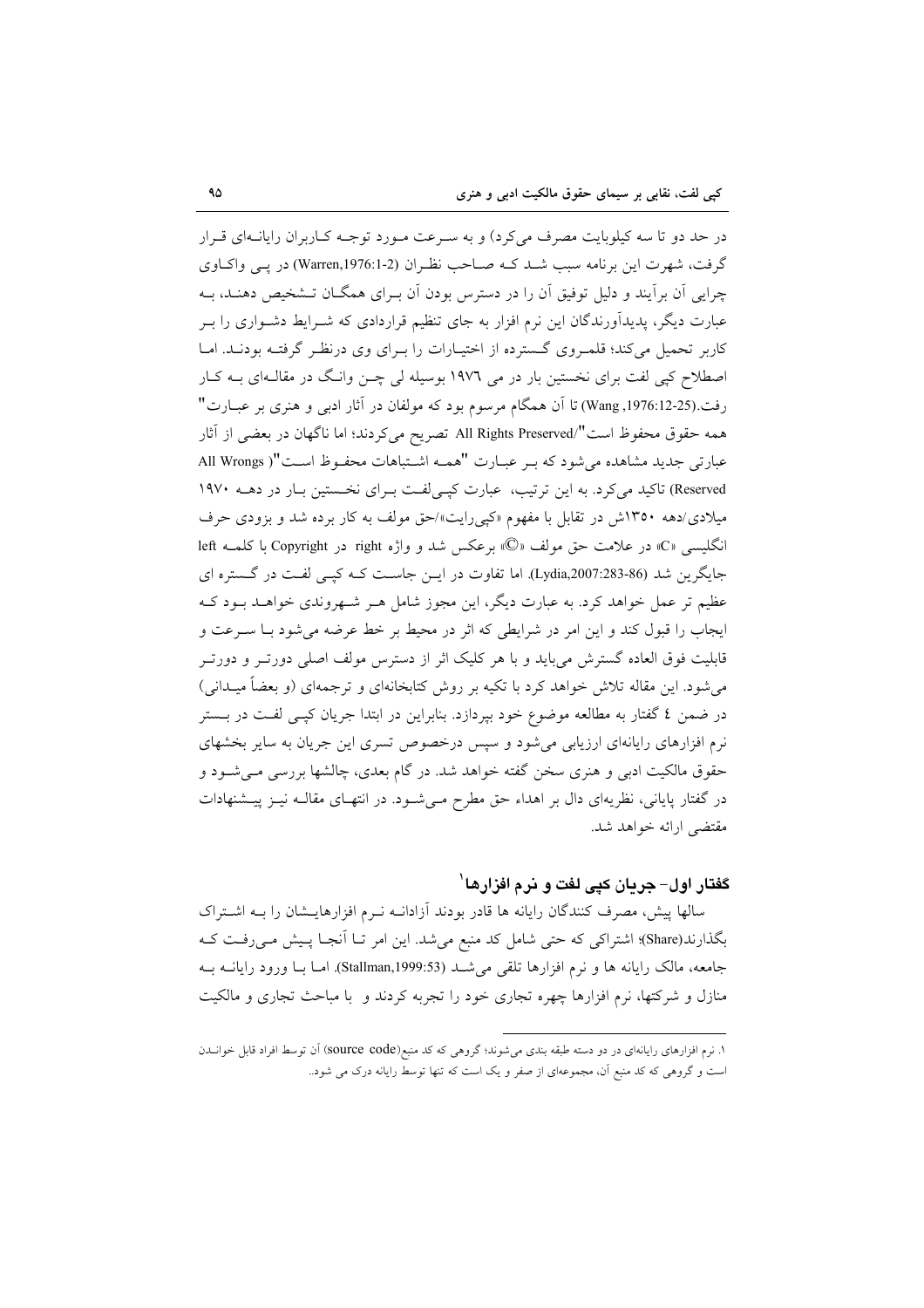درگیر شدند. به زودی قوانین ملی، به اعطای حمایت از نرم افرازهای رایانهای پرداختند و اگـر کسی بدون کسب مجوز مالک نرم افزار به تکثیر، توزیـع یـا اصـلاح مبـادرت مـیورزیـد؛ بـا مسئولیت های حقوقی یا کیفری روبرو می شد. در حقیقت، انتقال وضعیت از مالکیـت عمـومی به مالکیت خصوصی رخ داده بود؛ زیرا خلق نرم افزارهای رایانـهای بـه سـرمایه گــذاری هــای مادی و معنوی عظیم نیاز دارد و اکنون، شرکتهای بـزرگ ماننـد ماکروسـافت، همـه قابلیتهـای علمی و مالی خود در سرتاسر جهان را به کار میگیرند تا نرم افزارهایی تولید شوند که با مبالغ گزاف در بازار عرضه شوند. علاوه بر این، تولیدکنندگا ن تلاش میکنند بـا اسـتناد بـه حقـوق انحصاری به مطلوب ترین شیوه به پاسداشت نرم افزارها اقدام کنند. از ایــن رو، بعــد از دوره انتقالی فوق الذکر، اشتراک سازی نرم افزار غیر اخلاقی و غیر قانونی تلقی مــیشــود. <sup>۱</sup> در ایــن شرايط، غالب توليدكنندگان، نرم افزارهاي خود را در قالب صفر و يک تعريف ميکنند و ايـن امر، كد منبع را حراست و آن را از دسترس افـراد خــارج مــى كنــد (Merges,2009:10-11). لـذا، شاید بتوان اندیشید که این انتقال، مانعی در مسیر پیشرفت تلقی میشود زیرا بـرای اسـتفاده از اثر باید قراردادهای مجوز بهره برداری را منعقد کرد و ناگزیر در برابر شرایط مالک تمیکن کرد و یا در صورت غلبه بر موانع فنی در مسیر استفاده غیرقـانونی قـرار گرفـت کـه ایــن امــر نیــز میتواند به مسئولیت های حقوقی و کیفری منتهی مـی شـود. بنـابراین، ممانعـت از دسترسـی کامل به نرم افزار بویژه کد منبع میتواند مانعی در توسعه صنعت نرم افزار باشد، هکری ماننــد استالمن معتقد است كه اگر مصرف كنندگان بتوانند آزادانه از نرم افزارهاى قبلى استفاده كنند و أن را اصلاح كنند؛ كيفيت و كميت نــرم افزارهــا افــزايش خواهــد يافــت (stalman,1999:56) و بازاری متنوع از محصولات ایجاد می شود. از این رو بود که نـرم افزارهـای آزاد(free software) به بازار عرضه شدند؛ نرم افزارهایی که مصرف کننده آزاد است آنها را به اشتراک بگذارد؛، کـد منبع را مطالعه كند يا اصلاح كند. لذا يرسش اساسي أن است كه أيا فراهم كردن امكانات فوق، ناقض حقوق مالکان فکری نخواهد بود؟ به طـور کلـی، عرفهـایی خـاص در میـان نـرم افـزار نویسان وجود دارد مانند آنکه نرم افزار در تملک یک (یا گروهی از نـرم افزارنویـسان) هکـر/ اصلاح کننده قرار دارد و مالکان کنونی مختار هستند کـه اصـلاحات نـرم افـزار را در جامعـه رايانهاي توزيع كنند(7-72 :Raymond,2000). لذا به نظر مي رسد كه مقررات مربوط بـه انحـصار با عرف خاص این گروه در تعارض قرار دارد. اما به موازات این آزادی، چهره انحصاری حـق مالکیت فکری نیز بر عرف مزبور غلبه می یابد. به عبارت دیگر، اثر تحت نـام اصـلی خواهــد ماند و اصلاح کنندگان مجاز نیستند که نام مالک اصلی را حذف کنند. لـذا ایــن ســوال وجــود دارد که آیا عرف خاص می توانـد از چنـین نیـروی برخـوردار باشـد؟ در پاسـخ شـاید بتـوان

١. زيرا از ديدگاه حقوقي، تجاوز به حق مالکيت است و حتى ممکن است به نقض تعهدات قراردادى منجر شود.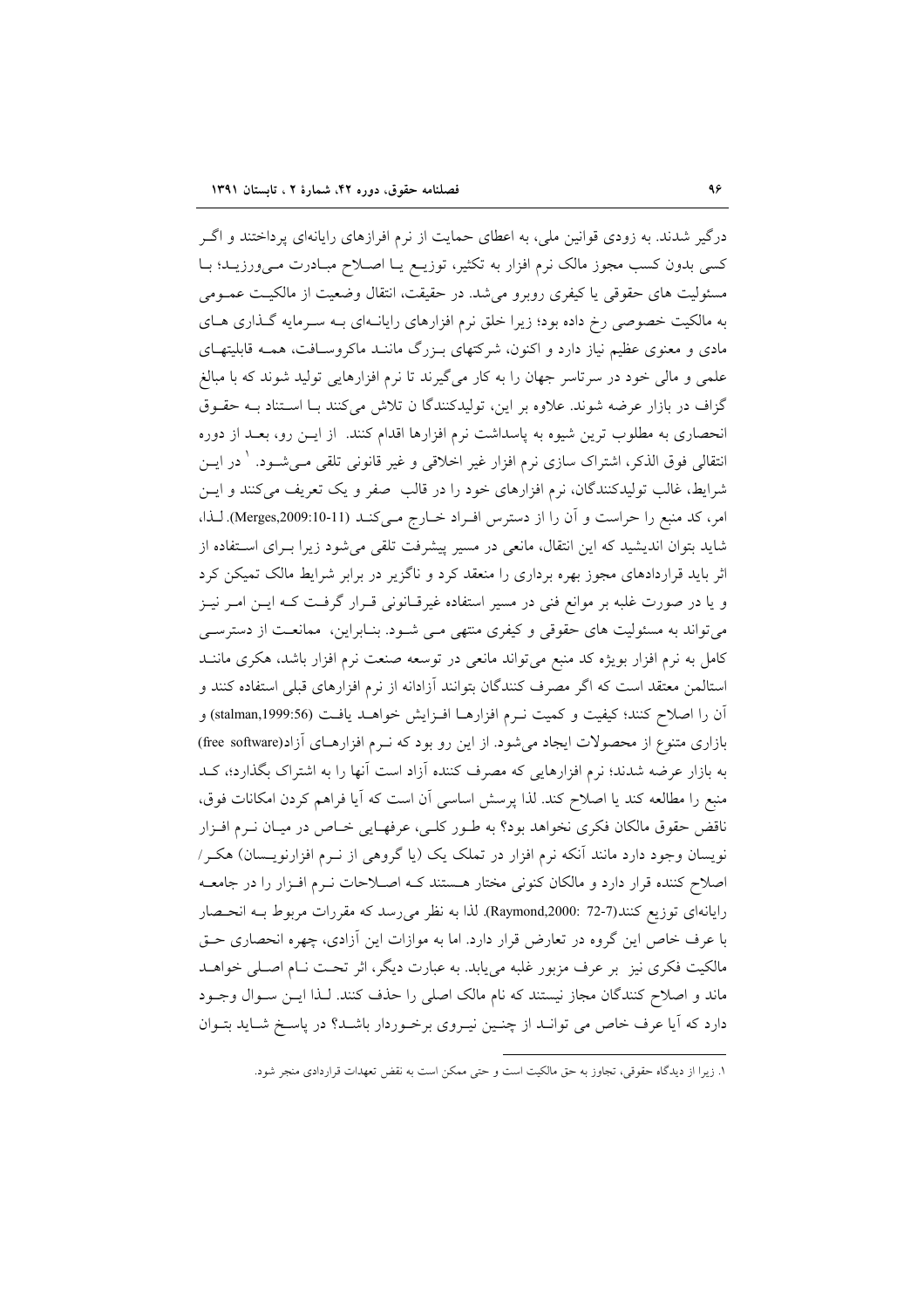استدلال کرد که عرفها قراردادی را تشکیل میدهند اما به راستی طرفین ایـن قراردادهـا چـه کسانی هستند و مفاد این قرارداد چیست؟ به نظر می آید ضمانت اجراهـای حقـوقی در جامعـه رایانه ای چندان برجسته و قابل اعتنا نیست و بیش از همـه، تـرس از لطمـه بـه شـهرت افـراد قدرت بازدارندگی دارد. با وجود این باید تصریح شود کـه اگرچــه اسـتفاده گـسترده مـصرف کننده از نرم افزار و ورود او به حریم انحصاری پدیدآورنده بر اساس عرف شکل گرفته است؛ اما مبنای این عرف، اجازهای است که از سوی پدیدآورنـده صـورت مـی&یـرد و او بخـشی از حقوق خود را به مصرف كنندگان انتقال مى دهد. بنابراين، اين يک قرارداد است که با دست به دست شدن هر نرم افزار به سایر مصرف کنندگان نیز انتقال می یابد.

۱–۱ . از مجوزهای حقوق مالکنت ادبی و هنری تا مجوزهای کیی لفت

یکی از معمولی ترین مجوزهای که در میان نرم افزارهای باز شایع اسـت، مجـوز جــامع و عمومي گنو، جي پي|ل(GNU,GPL) (370-Frazer,2009) است كه به منظور اعمـال كيـي لفـت در مورد نرمافزارها و متن آنها پدیدآمده است و تضمین میکنـد کـه کـاربران از آزادی برخـوردار باشند. به طور کلی، در جی پی ال به طور خاص، کد منبع باید قابل دسترس و اصلاح باشد تا بدین ترتیب بروز ابداعات مشترک تـسهیل و تـرویج شـود( Messica,2010:7). در ایـن مجـوز، بیاری بیر دوش هیر انتقبال دهنیده قیرار دارد تبا اثیر را از هیر حیق انجیصاری آزاد کنید (Guadamuz,2003:6). به موازات اين مجوزها، مجـوز، افدىال، اجـازمنامـه مـستندات آزاد گنو (GNU Free Documentation)نیز وجود دارد که به کاربران اجازه می دهـد تـا مـستندات را ویرایش کرده و مجدداً آن را توزیع کنند و در عین حال، تضمین میکند کـه آزادی ویــرایش و توزیع مجدد آن برای دیگران نیز محفوظ بماند. مولفان میتوانند به سادگی این مجوز را به آثار خود ملحق کنند. در این موارد، لزومی به ویرایش مجوز نیست و تنها باید یک نسخه از آن بـه اثر اضافه شود تا مصرف کننـده از اختيـارات گـسترده خـود مطلـع شـود. از ديـدگاه مـصرف کنندگان، این مجوزها، مجوزهای کپی لفت هستند که در برابر مجوزهای بهره بـرداری حقـوق مالکیت ادبی و هنری به منصه ظهور میرسند که البته همانطور که اشاره شد با عنـاوین متعــدد روانه بازار می شوند؛ اما قادر است حقوق متقنی را در اصلاح و توزیع اثر فراهم کند. در حـالی که به طور کلی، حقوق مالکیت ادبی و هنری، مولف را قادر می کند که همه حقوق انحـصاری خود را ادعا کند و مانع بهره بـرداری سـایرین از اثـرش شـود، کپـی لفـت، بعـضی از حقـوق انحصاري مولف را مطالبه مي كند. اگرچه، كيي لفت، اصطلاح حقوقي نيست و تاييد حقوقي را ندارد ( Douglas,2007:5-90). اما در جامعه رایانهای، پذیرفته شده چنانچه در جستجویی حـول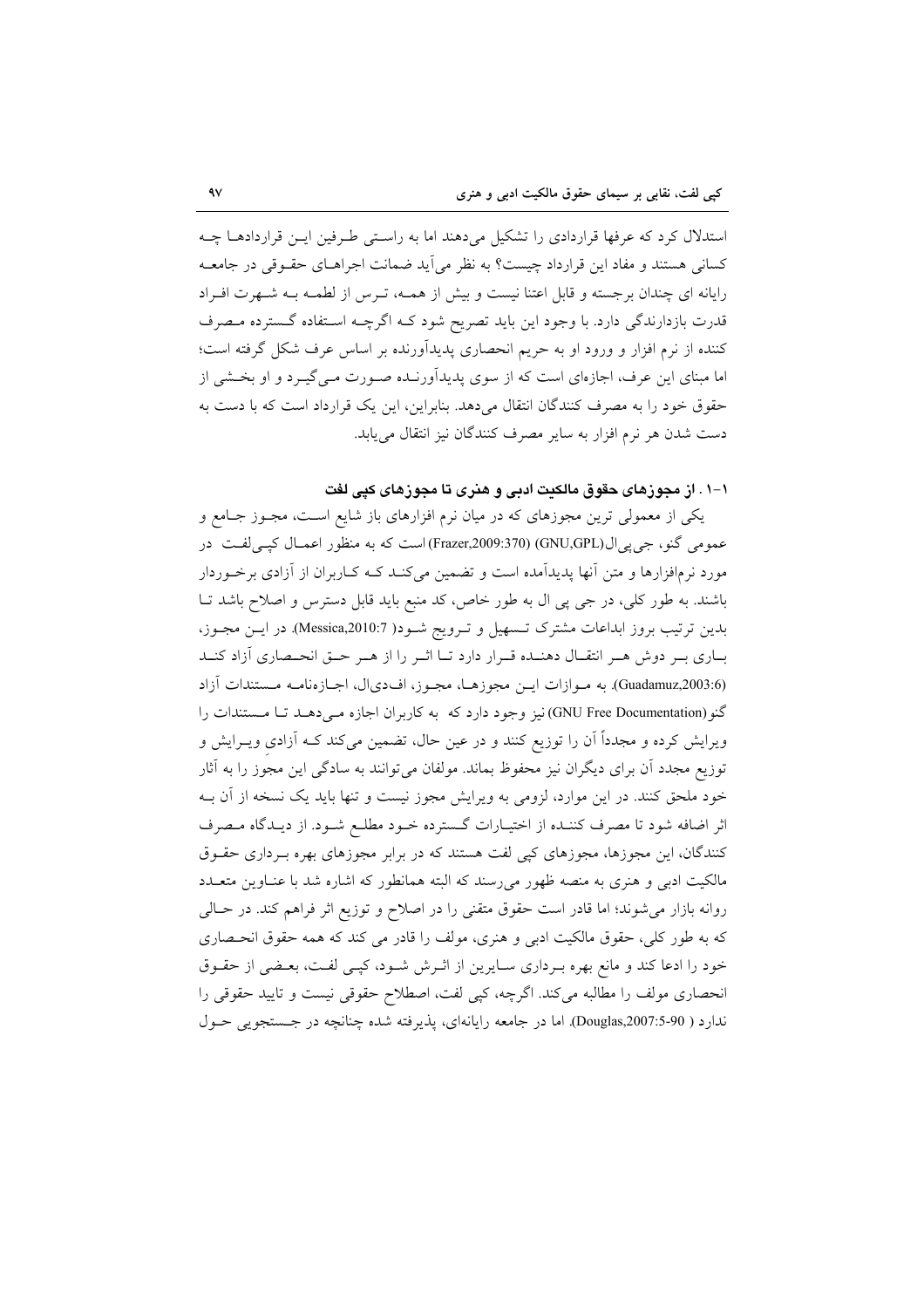واژگان حقوق مالکیت ادبی و هنری، نرم افزار و منبع بـاز در پایگـاه وسـت لا ، ١٧٦٦ نتیجـه حاصل شد اما در محاكم ايالات و فدرال آمريكا تنها ٣٠ مورد يافت شد(Westlaw,2010: 1).

# گفتار دوم – عبور کیی لفت از نرم افزارها

مجوز کیی لفت در حال گسترداندن دامنهی خود در سـایر زمینــه هــای مالکیتهــای فکــری است؛ اگر شما در وبگاههای مختلف مانند ویکیپدیا (www.wikipedia.org) گذر کنید، مـشاهده خواهید کرد که کیی لفت به گستردگی در حال نضج گرفتن است. شما قادر هستید، عکسها پـا مقالات موجود در این پایگاهها را ویرایش کرده و منتشر کنید و این اجازه به صراحت در برابر حقوق مالکیت ادبی و هنری قرار خواهد گرفت.<sup>۱</sup> این پایگاهها مبتنی بر ابزار حقــوقی متعــارف نیستند و اساساً تابع نظامی هستند که خود تعریف و تفسیر میکنند. از این رو است کــه منــشاء دعاوي حقوقي چنداني نيز نمي شوند. در اين ميان، بايد توجه كـرد كــه همــه مجوزهـاي كيــي لفت، حقوق یکسان را به مصرف کننده اعطا نمیکنند و از سویی هر مجـوز مــشتمل بـر همــه حقوق ٌ نخواهد بود؛ اما با وجود اين، يک يا چند حق ذيل در اين مجوزها درج مي شود:

- ١. استفاده غير تجاري؛
- ٢. خلق آثار اشتقاقي؛
- ۳. اعطای مجوز مجدد به اشخاص دیگر؛
	- ٤. توزيع؛
	- ٥. اصلاح و …..

به طور کلی، هر قراردادکیی لفت دارای دو قسمت است که در قسمت اول، دارای نمادهـا و عبارتی است که یکی از حقوق مزبور را نمایندگی میکند(license deed) و به سادگی بوسیله افراد غیرمتخصص درک می شود و در واقع این نمادسازی سـاده در فراسـوی خـود، مفـاهیمی پیچیده را تصویر میکند. به طور مثال دایرمای که سر یک انسان در میانهاش قـرار دارد، همـراه با عبارات بای(by)نشانگر آن است که مصرف کننده میتواند نسخه بـرداری، توزیــع، نمـایش/ اجبرا و اصبلاح را انجبام دهبد؛ متشروط ببر أنكبه اثبر تحت نبام موليف باشبد( Creative

١. هدف مديران اين پايگاهها اَن است كه مردم به سادگي در خلق اَثار جديد سهيم شده و به ايــن ترتيـب از ژرفـاي بــستري مشترک، امکان بروز استعدادهای نهفته که به تنهایی انگیزه تولید ندارند یا توانایی آفرینندگی ندارند، فراهم آید. ۲. به طور کلی با توجه به تقسیم بندی سنتی حقوق پدیدآورنده به حقوق مادی و معنوی باید اشاره شود که در زمینــه حقــوق مادی، حق خلق اثر اشتقاقی و توزیع اثر از مهم ترین حقوقی هستند که بوسیله مالک اثر به دیگران اعطا می شود امـا در زمینــه حقوق معنوی نیز با اعطای حق اصلاح، مصرف کننده به حق معنوی تمامیت اثـر ورود مـی نمایـد و بــه جـرح و تعــدیل اثـر میپردازد اما معمولاً در همه قراردادهای کپی لفت، حفظ حرمت نام مولف حفظ میگردد و شاید بتوان گفت ایــن تنهــا حقــی است که برای مولف باقی خواهد ماند.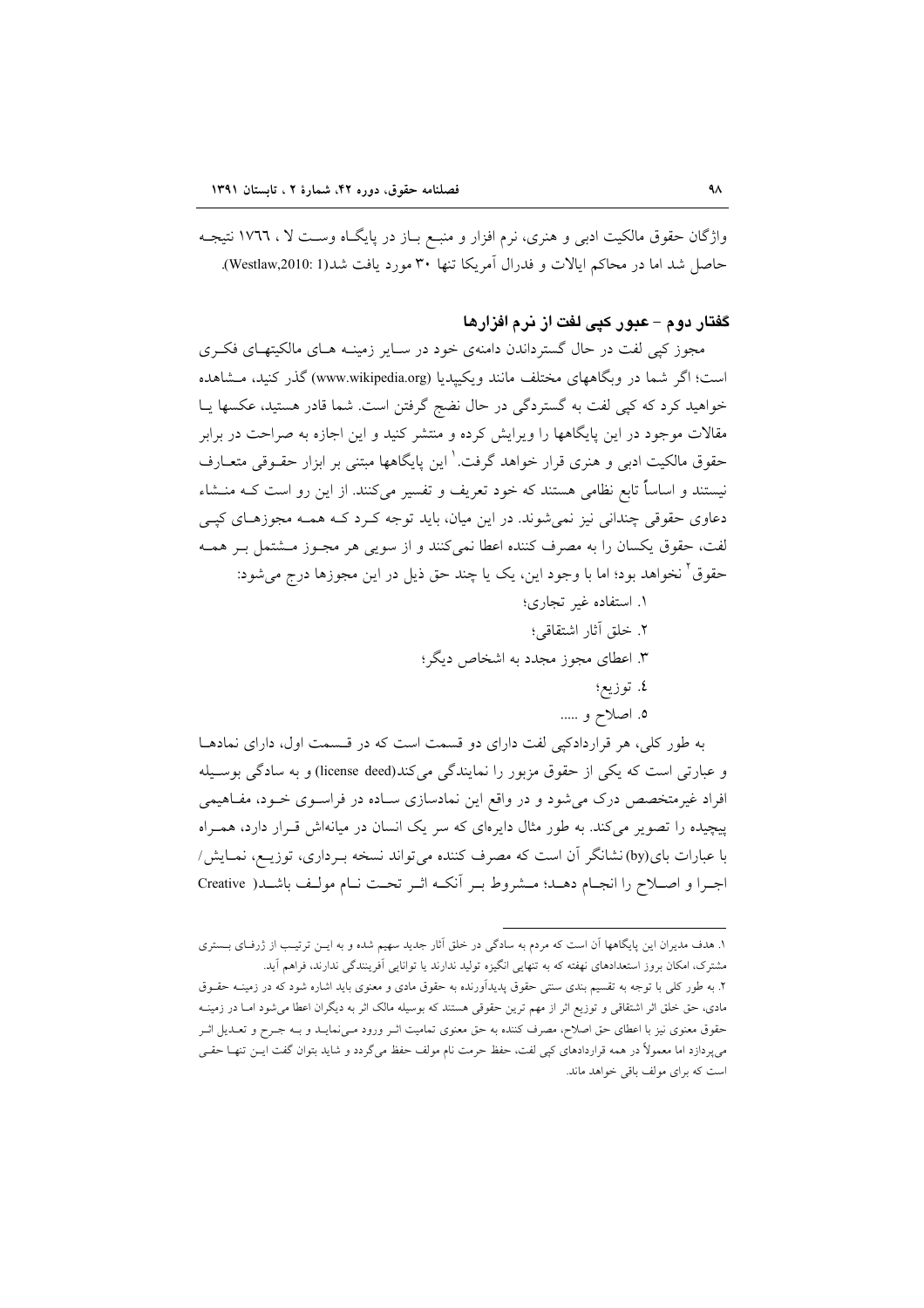Commons,2010:1). بخش دوم هـر قـرارداد، مـشتمل بـر قـرارداد حقـوقي رسـمي بـين مجوزدهنده/مولف و مجوز گیرنده/مصرف کننده اثر است(Id). این مجوز به طور خاص، حقوق اعطا شده به مصرف کننده را تعریف و تصریح میکند که چه مصادیقی از بهره برداری، نقض حقوق مالکیت ادبی و هنری تلقی می شود. به طور مثال مجوز گیرنده دارای حق تکثیـر، خلـق اثر اشتقاقی، توزیع و عرضه عمومی اثر است؛ اما باید اثر را به نام مولف اصلی منتـشر نمایـد (World Wide Web Consortium,2010:1). بنابراین، مفهوم مخالف این موارد آن است که شروط دیگری وجود ندارد تا محدودکننده حقوق اعطایی به مجوزگیرنـدگان آتـی باشـد. ایــن مجــوز تلویحاً بیان می،دارد که اثر آنگونه که است پیشنهاد و عرضه میشـود و هـیچ تــضمینی از هـیچ نوع وجود ندارد. بنابراین، هرکس در جامعه از این آزادی برخوردار است که از اثر استفاده کند زيرا كه تنها الزام هر مصرف كننده در رعايت حرمت نام مولف خلاصه مى شود.

## گفتار سوم– چالشهای جدید مجوزهای کیی لغت

قراردادهای کیی لفت برغم امکانات کم نظیر کـه بـرای دسترسـی جامعــه بــه اثــر فــراهم می آورد؛ اما با چالش هایی نیز روبرو می باشد. به نظر می رسد که نیروی الزام آور این مجوزها و قراردادهای متعارض از چالشهای اساسی کپی لفت به شمار می اَید که در ذیل به اَنها پرداخته مىشود.

### ۰۱–۰ . نیروی الزام آور کیی لفت

مجوزهای کپی لفت که عمدتاً در محیط اینترنت مطرح میشوند؛ حقوق نانوشته ای را در فراسوی فضای مجازی خود به منصه ظهور رساندهاند. در این شرایط، پرسش آن است کـه آیـا با كليك جمله "من قبول دارم" (I agree)، شـروط قـراردادي پذيرفتـه شـده اسـت؟ آيـا ايـن مجوزها از دیدگاه حقوقی قابل اجرا هستند؟ مجوزهای کپی لفت تلاش میکنند که دانلـود اثـر را به اعلام قبول مجوزگیرنده یا اِعمال حقی که به قائم مقامی مالک بدست آمده، تعبیر کنند. به طور مثال، اگر شما مجاز باشید اثر را اصلاح کنید و متعاقبـاً بـه آن مبـادرت کنیـد؛ ایــن بــدان معناست که شما قرارداد را قبول کردهاید. در بعضی مجوزها نیز صرف دانلـود مـصرف کننـده، تکثیر اثر تلقی می شود و مصرف کننده ای که هرگز به قرارداد آگاهی نداشته است یا از شروط تفصیلی آن اطلاعی ندارد را به قرارداد ملـزم مـی کنـد (The Creative Commons). از ایـن رو است که مسئلهای حقوقی مطرح میشود که آیا طرفین، فی مابین خود ًقـرارداد الـزام آوری را منعقد کردهاند؟ در بعضی مجوزها( TheShrink-wrap)از هنگامی که مصرف کننده لــوح فــشرده نرم افزار را می خرد تا زمانی که نرم افـزار مراحـل نـصب را طـی مـی کنـد؛ ایجـابی صـورت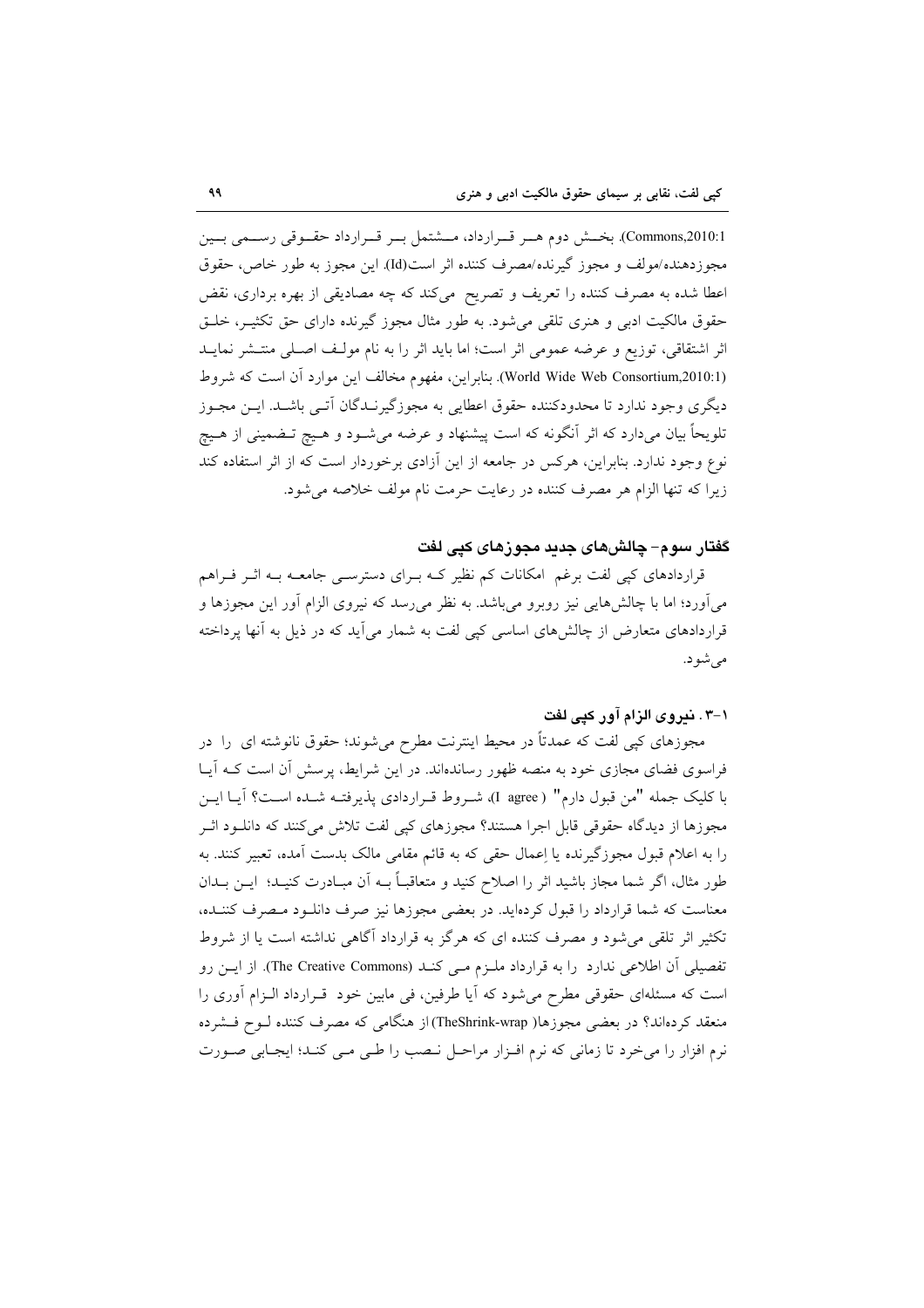نمبي گيـر د (ProCD,Inc.v.Zeidenberg,1996:1447-9). بــه عبـارت ديگـر ، مـصرف كننــده بـراي نخستين بار بعد از دانلود اثر با مجوز روبرو مي شـود(Register.com,Inc.v.Verio,Inc,2004:428). در وضعیت دیگر، هنگامی که کاربر در یک وبگـاه بـا اثــر قابــل دانلــودی روبــرو مــی شــود، قراردادی به وی عرضه می شود( The Browse-wrap)؛ به گونهای که در صفحه وبـسایت، یـک لینک کوچک در انتهای صفحه وجود دارد که به محض کلیک آن، ایجـاب قـراردادی در برابـر مصرف کننده قرار می گیرد یا فهرستی از مجوزها در برابر مصرف کننده عرضه می شــود کــه او باید یکی را انتخاب کند که البته در این شرایط، قرارداد با یک واسطه/لینک ارائه شـده و ایــن امر في نفسه مي تواند گمراكننده باشد (Register.com,2004:401). در حالت ديگر، اثير هنگـامي در دسترس قرار می گیرد که مصرف کننده شروط قراردادی را با یک کلیک قبول کند( .Specht v Netscape Commc'ns. Corp, 2001:593-4.). به عبارت دیگر در این شرایط، ابتدا دانلود صورت نمي گيرد يا لينک گمراه کننده (TheClick-wrap) وجود ندارد. در اين شرايط به نظر مي رسد ک حل اختلافات ناشی از این قرارداد ساده تر از سـایر قراردادهـا اسـت؛ زیـرا مـصرف كننـده از مجوز آگاهی دارد و صراحتاً تایید خود را اعلام میکند. لذا در این صورت، ایجـاب و قبـول آشکارا تبادل میشود و چندان پیچیدگی در آن قابل ملاحظه نیست. در این قراردادهـا، نیـروی الزام آور در هالهای از ابهام قرار دارد و از سویی اگر این قراردادهای اجازه بهره برداری وجـود نداشته باشند، تجاوز به حق مالکیت ادبی و هنری تحقق می یابـد. از ایـن رو دشـواری مـسئله پدیدار می شود (بودن یا نبودن) در پروندهای( Specht v. Netscape Communications Corporation)، مصرف کننده وارد صفحهای از وب سایت می شـود کـه در پـایین تـرین نقطـه صفحه یک لینک به یک اثر ادبی و هنری داده شده است. اما این لینک وضعیتی فریبنده داشته به گونهای که کاربر نمی توانسته تشخیص دهد که قرارداد اجازه بهره برداری وجـود دارد؛ زیـرا لینک مربوطه در انتهای صفحه و به سادگی قابل یافتن نبوده است. در این مسئله، دادگاه اشـحار میدارد که کلیک مصرف کننده بر گزینه دانلود دال بـر قبـول شـروط قـراردادی نیـست؛ زیـرا ایجاب به روشنی ارائه نمیشود و مصرف کننده متعـارف، دلیلـی نـدارد کـه از وجـود مجـوز آگاهی داشته باشد. از این رو، این مجوز قابل اجرا نیست. دو سال بعد، دعـوی مـشابه مطـرح شد (Register.com, V. Verio, Inc) كه در آن، مصرف كننده تا يس از دانلود اثر از وجود قرارداد اگاهی پیدا نمی کرد؛ در این دعوی، دادگاه نتیجه گرفت که قبـول قـرارداد، ضـرورتاً بــا کلیـک عبارت "من قبول دارم"، در ارتباط نیست و در قرارداد استاندارد، مصرف کننده باید با علم بـه شروط قراردادی، قرارداد را بیذیرد. در این مورد، دادگاه تمرکز اصلی خود را بر آن قرار داد که آيا مصرف كننده آگاهي قبلي از مجوز دارد يا خير؟ و از اين رو با احراز فقدان علم به قرارداد، قرارداد غیرقابل اجرا ماند. علاوه بر این، دادگاه تجدیدنظر کالیفرنیای آمریکــا بیــان داشــت کــه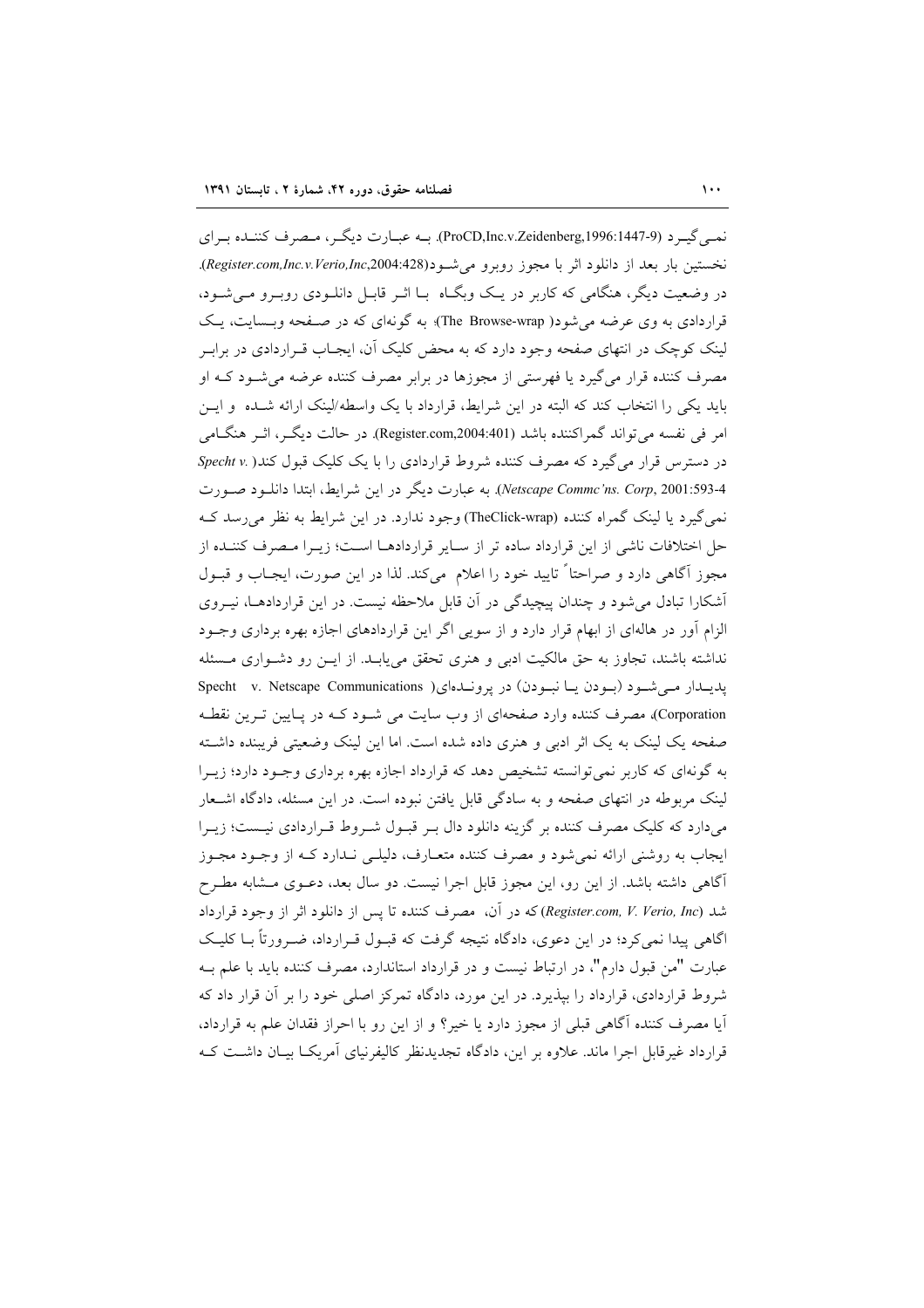علم حقوق از عبارت من "قبول ميكنم" ؛ پذيرش قرارداد را احراز نمـيكنـد. امـا در عــوض، اخطارهای موجود در صفحه اصلی که صریحاً استفاده از اثر را تابع شرایطی اعلام می کنـد، دال بر ایجاب صریح و کلیک بر آن را قبول تلقی کرده و قـرارداد را قابـل اجـرا مـیدانـد. در ایـن مورد، تفاوتی میان قرارداد چاپی و مجازی وجود ندارد. پس در بعضی موارد، این امکان وجود دارد که علم مصرف کننده به قرارداد، فرض شود و همین نکته کافی است تـا قـرارداد اجـازه بهره برداری ضمانت اجرا بیابد. به طور مثال، اخطار صریح/قابل رویت میتوانـد ادعـای جهـل به قرارداد را منتفی گرداند. بنابراین، مکان و زبان مورد استفاده در اخطار قادر است کـه نقـشی مهم در این میان ایفاء کند. اما با وجود رویهی نوپایی که به منصه ظهـور رسـیده اسـت، تنـوع قراردادهای مجوز کپی لفت، تشکیل ثبات نظام حقوقی در این عرصـه را در هالـه ای از ابهـام قرار می دهد و همه چیز را به تفسیر دادرسان منوط می کند.

# ۲-۳ . قرار دادهای متعارض

یکی از مشکلات مطرح آن است که امروزه دو یا چند مجوز کیی لفت با یک دیگر ترکیب میشوند. به طور مثال، مجوزهای کپی لفت به طور کلی حق تجویز توزیع و اصلاح اثر را اعطا میکنند. اما همه مجوزها مشتمل بر حـق اصـلاح اثـر نیـستند و در بعـضی مـوارد، خلـق آثـار اشتقاقی به قرارداد دقیق و کاملی وابسته است و به کسب مجـوز مجـدد نیـاز دارد. مــشکل در جایی مطرح می شود که دو اثر با یکدیگر ترکیب می شوند و این در حالی است کـه دو مجـوز کپی لفت اّنها نیز با هم ترکیب میشود. وضعیتی را فرض کنید کـه در اّن اثــر بــا تجــویز حــق اصلاح و توزیع اثر منتقل می شود؛ اما پس از اصلاح با منع حـق اصـلاح مجـدد منتـشر شـود. (البته قابل ذکر است که مصرف کننده قادر نیست حقی را که در تملک نـدارد منتقـل کنـد امـا حقی را که دارد می تواند با اعمال تغییراتی به دیگر مصرف کنندگان منتقل کنـد). شـاید بتـوان گفت در دو اثری که تابع دو مجوز مختلف هستند، مجوز مضیق تـر، انتقـال را کنتـرل خواهــد کرد؛ چنانچه در مثال فوق، مصرف کنندگان ثانوی تنها از حق توزیع برخوردار میشوند و قادر به انتقال حق اصلاح و خلق اثر اشتقاقی نیستند. اما این راه حلی مطلوب به نظر نمی رسد زیرا که اجرای مفاد قرارداد کیی لفت اصلی در شرایطی که اثـر بـه طـور ناگهـانی تحـت مجـوزی مضیق تر نسبت به آن قرار میگیرد؛ به دشواری تحقق می،یابد و در بخش حـق اصـلاح عمـلاً متوقف می شود. به طور مثال، اکنون، نقش کپی لفت در ویکیپدیا، بــه عنـصری تعیــین کننــده و ارتقاء دهنده مبدل شده است؛ به گونهای که مصرف کنندگان مجـاز هـستند آزادانــه بــه نــسخه برداری، اصلاح و توزیع اثر اصلی و اشتقاقی مبادرت ورزند. این مجوز همچنین، محدودیتهای را بر مصرف كننده مقرر مى كند چه حق حرمت نام مولف اصلى محفوظ است. اما هنگامى كه،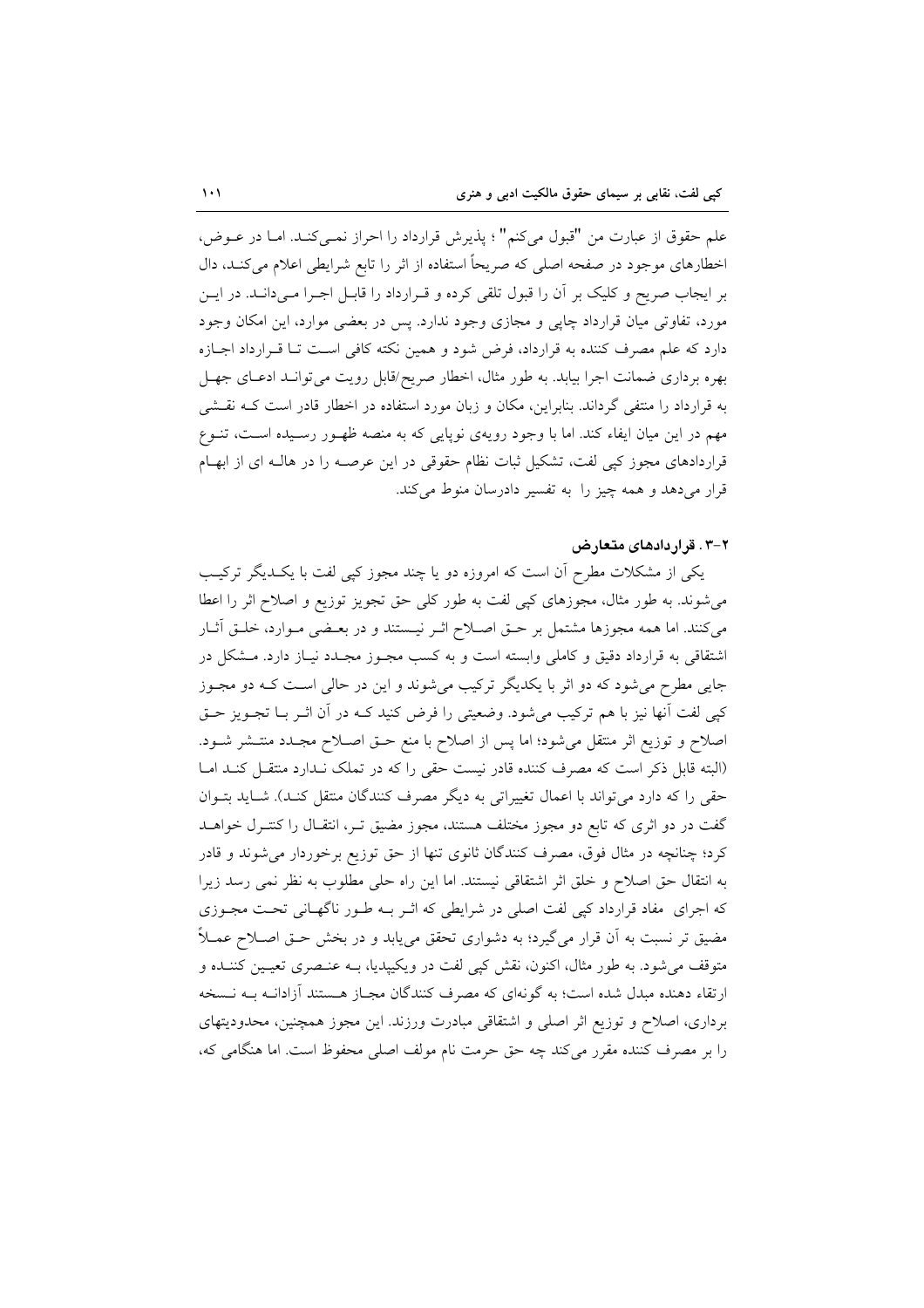قرارداد نخست، مجوزگیرنده را قادر میٍسازد که به اصلاح اثر بیردازد و همزمان ، قرارداد دیگر همین حق را محدود میکند؛ اثر اولیه تحت مجوزی منتقل میشود کـه امکـان اصـلاح آتـی را فراهم میکند؛ اما پس از اصلاح، مجوزی جدیـد تعریـف مـی شـود (بـه شـرط امکـان چنـین امری)که اجازه اصلاح را نمیدهد. در این شرایط، دستیابی به هر دو هـدف غیـرممکن اسـت. برای حل این مشکل، ویکیپدیا، نسخه ای جدید از قرارداد مجوز بهـره بـرداری را عرضــه مـی کند که مشتمل بر حق اعطای مجوز مجدد است و به این ترتیب، سایتی ماننـد ویکیپـدیا قـادر می شود اثر اولیه را مجدداً منتشر کند و از تغییرات و اعمال نظر مولف جلوگیری کند. البته این سلب حق در محدوده زمانی معین (تا ۱ آگوست ۲۰۰۹) صورت می گرفت(و سلب حـق کلـی فاقد اعتبار است). پس از این تاریخ، ویکیپدیا تدابیری دیگر نیز برای حل مشکل اتخاذ کـرد و در می ۲۰۰۹ مجوزی جدید طراحی کرد که برای همه آثاری قابل اجرا است. کـه بعـد از ۱۵ ژوئن ۲۰۰۹ آیلود می شوند (en.wikipe,2010). اما با وجود این، مــشکل قراردادهــای متعــارض همچنان وجود دارد و وضعیت روشن نیست؛ زیـرا کـه مـصرف کننـده مـیتوانـد از مجـوزی استفاده کند و از دیگری استفاده نکند یا اگر مجبور است که شرایط هـر دو قـرارداد را رعایـت کند بایدی اخطاری را به مجوزگیرندگان آتی بدهد که این اثر مشتمل بر دو مجوز است. علاوه بر این موارد، در بعضی حالات نیز قرارداد حقی را جهت خلق اثر اشتقاقی اعطا می کنـد کـه مجوز دیگر همین حق را حذف یا محدود میکند. نتیجه پایانی آن است که با اجـرای قـرارداد، مصرف کننده مجاز به آفرینندگی جدید نیست و اگــر ۖ اثــری جدیــد نیــر تولیــد شــود، دو اثــر نمی توانند با یکدیگر مورد استفاده قرار گیرند؛ زیرا اساساً دو قرارداد با یکدیگر سازگار نیستند. در کیی لفتهای متعارض به جهت مفاد قراردادی متفـاوت کـه در بــسیاری مــوارد قابـل جمــع نیستند؛ امکان اجرای هر دو قرارداد محل پرسش خواهد بود! اگر چـه سـایتی ماننـد ویکیپـدیا تلاش میکند با طراحی قرارداد های جدید این مشکل را حل کند؛ اما عملاً پس از مدتی و بـا انقضای قرارداد، مشکل قبلی حفظ می شود. بنابراین، در شرایطی که هدف از جنبش کیی لفت، تجویز جریان آزاد توزیع و اصلاح آثار است، قراردادهای متعارض کیی لفت، یک متناقض نمـا را به منصه ظهور میرسانند و با ناسازگاری خـود، هـدف عالیـه خـود را تحـت الـشعاع قـرار مے دھند.

### گفتار چهار م- اهداء اثر

در برخی از حوزه های مالکیت فکری، استفاده آزاد از اموال فکری بهترین شـیوه تـرویج و گسترش آن قلمرو است؛ چه اثر اولیه سنگ بنایی است که با همت و تلاش سـایر علاقمنـدان به بنایی باشکوه مبدل خواهد شد. از این رو مجوزهای که بندهای نهاده شده بر دستان مصرف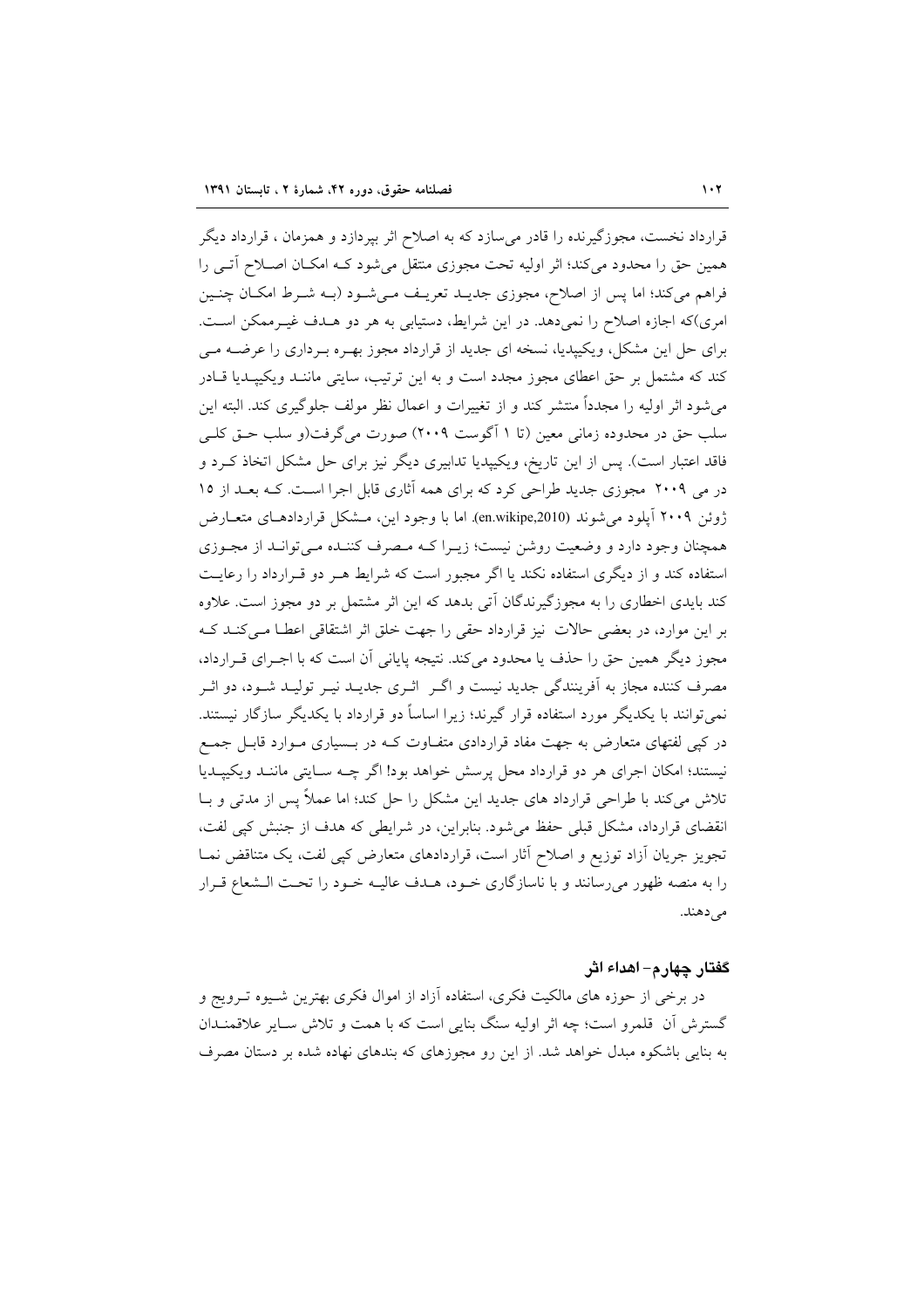کنندگان را میگشاید و آنان را در اصلاح و توزیع اثر مختار میکند؛ عرصهای را آماده می کند که مالک، اثرش را به عموم مردم اهداء کند. در حقیقت با اهداء اثر به عموم، مسئله تجـاوز بــه حق انحصاری مالک فکری منتفی میشود و مصرف کنندگان بـا فـراغ بـال در میـدان تولیـد و ترویج علم و ادب گام می نهند. در این میان، دوساز و کار مطرح است: اول آنکه آثـاری کــه در گذشته در قلمرو عمومی بوده است(The Public Domain Dedication) بـه جامعـه اهــداء شــود ( Creative Commons, Identify a Public Domain Work,2010)؛ و دوم اينكه قرارداد مجوز بهره برداری منعقد شود تا امکان صرفنظر کردن دارنده حق از همه حقـوقی کـه بـه موجـب قـانون حقوق مالکیت ادبی و هنری برای وی مقرر مے شـود، فـراهـم آیــد( Creative Commons, CCo .(Waiver, 2010)

در ساز و کار اول، بیش از قرارداد، اعلامیه یا اخطـار وجـود دارد و بـرای آثـاری کـاربرد می یابد که حقوق مالکیت ادبی و هنری خود را بـه جهـت انقـضای مـدت حمایـت از دسـت دادهاند. در این موارد، مصرف کننده متعهد است که حرمت نام و عنوان اثر را رعایت کنـد و از سوی دیگر، دارنده حق نتایج حقوقی این اهداء را میپذیرد. به عبارت دیگر، باید توجه داشت که با انقضای دوره حمایتی، حق مادی خاتمه می یابد؛ اما حتی معنوی همچنان در یـد مالـک خواهد بود. اما در این ساز و کار، مالک از بخش هایی مهم از حق معنوی مانند حتی تمامیت اثر صرف نظر می کند ولی با وجود این، حق بر نام و عنوان همچنان برای مالک محفوظ است؛ در ساز و کار اخیر، پس از این اعلام، کاربر به طور مثال در محیط مجازی مـیتوانـد از نـسخه اچ تبی ام ال/(Hyper text markup HTML Marshall,2010) استفاده کند` و مجاز است کــه اثــر را، نسخه برداری کرده و در اختیار بگیرد. بنابراین، مفهوم این گزینـه آن اسـت کـه اثـر در قلمـرو عمومی قرار گیرد و موانع دسترسی به اثر مرتفع شود. این ساز و کـار در قالـب سـندی کوتـاه است و اغلب بیش از یک صفحه نخواهد بود. اما تایید می کند که اثر در قلمرو عمومی است يا آنكه حقوق مالكيت ادبي و هنري متعلق به عموم است. اما اين اهداء بر سبيل عمومي است و به این ترتیب مالک از حقوق انحصاری خود، صرف نظر میکند. این راهکار تمرکز خـود را بر حق معنوی قرار میدهد چه حق تمامیت اثر به عنوان یکی از مهم ترین حقــوق، دسـتخوش استحاله می شود.(از طرفی، از آنجا که حقوق مالکیت فکری قلمـرو سـرزمینی دارد ایـن اهــداء تنها در کشوری خاص اعمال خواهد شد).

اما سازو کار دوم که همان مجوز مزبور(قرارداد) است به دارنده حق، اجازه می دهـد کـه از حقوقش صرف نظر كند. به عبارت ديگر، حتى اگر اثر تحت حمايت قـانون مالكيـت ادبـي و

۱. این فایل متنی دارای برچسب های کوچک نشانه گذاری است (زبان نشانه گذاری فرا متنی) و این برچسبها به مرورگرهای وب بیان می کند که صفحه را چگونه نشان دهد.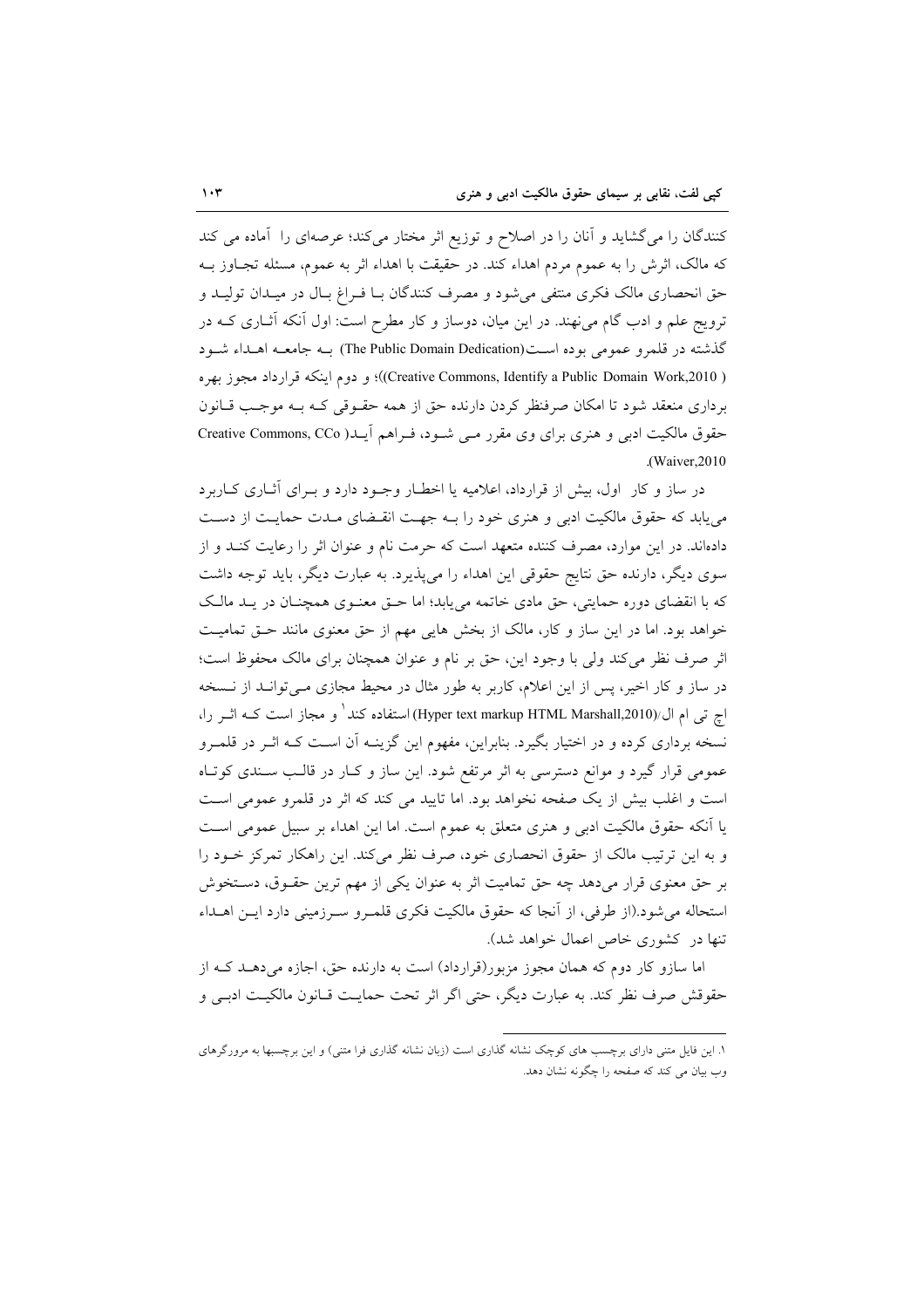هنري است ولي به جامعه تعلق مي گيرد. روند اجرايي اين مجوز مانند اخطار فوق الذكر است و هرگاه که علامت اختصاری مجوز در صفحه وب یا روی اثر به نمایش درآید؛ کاربر هماننــد مورد اخطار متعهد است كه حرمت نام و عنوان را رعايت كند و از سويي، دارنده حـق، اهــداء عمومي را تاييد و آثار قانوني آن را مي يــذير د(Creative Commons, CCo,2010). در گــام يايــاني نیز دارنده اخطاری را بر روی صفحه میگذارد که بـه موجـب آن، اثـر، دیگـر تحـت حمایـت حقوق مالکیت فکری قرار ندارد و یک لینک به مجوز مقتضی که روی وب سایت(سایت ارائه دهنده اثر) قرار دارد میدهــد(Creative Commons, CCo 1.0 Universal,2010). ایــن مجوزهــا در مقایسه با سازکار اول که در قالب اخطار بوده از قلمروی گسترده تر برخوردار است زیـرا کـه دارنده آشکارا، کاملاً، دائمی، قطعـاً و غیــر مــشروط از حقــوق اعطــایی (حــق مــادی و بخــش عمدهای از حق معنوی) به خود صرف نظر میکند و همه حقـوق مالکیـت فکـری خـود را در طول دوره حمایتی (مانند تا ٥٠ سال پس از مرگ مولف) به جامعه تقدیم می کنـد. در نتیجـه، مجوز کپی لفتی به منصه ظهور میرسد که همه حقوق مالکیت ادبی و هنری را به هر کسی که تمایل دارد اثر را دریافت کند، اعطا میکند و لذا مالک حـق هـیچ ادعـای مالکانـه را در برابـر کاربر اثر مطرح نخواهد کرد. از این رو، حق مادی علاوه بر بخشی از حقوق معنوی به جامعـه تعلق خواهد گرفت.

اگر هیچ کدام از گزینههای مزبور(مجوز یا اخطار) مطرح نباشد، مسلم است که اثـر اصـیل به مجرد أنكه در يك محيط محسوس (و مادي) تجلي يافت به طور خودكار از حمايت حقوق مالکیت ادبی و هنری برخوردار می شود و این حمایت تا هنگامیکه حقـوق انحـصاری خاتمـه يابد استمرار خواهد يافت. به اين ترتيب، اثر پس از انقضاي مدت حمايت در قلمـرو عمـومي قرار میگیرد و مردم قادر هستند که آزادانه از اثر بهره برداری کنند. امـا نظـام حقـوق مالکیـت فکری تا پیش از سپری شدن مدت، مانع بهره برداری دیگران می شود. از این رو تـا هنگامیکـه ساز و کاری حقوقی مقرر نشده باشد هر گونه استفاده مردم از اثر، نقض حق تلقی می شـود و با مجازاتهای مدنی یا کیفری (یا هر دو) روبرو میشود. پس در گام نخست باید این پرسش را مطرح کرد که آیا در نظام حقوقی یک کشور، صـرف نظـر کـردن از حــق مالکیــت فکــری پــا دسترسی عمومی به اثر قابل پذیرش است؟ همچنین در فرض پذیرش صرف نظر کردن از حق و بهره برداری از اثر بوسیله جامعه و متعاقباً دستیابی به منابع مالی سرشار، آیا مولـف یــا ورثــه وی قادر هستند که اثر را مسترد کنند؟ <sup>'</sup>در پاسخ بــه پرســش هــای اخیــر در چــارچوب نظــام

۱. در حقوق خارجی، در پاسخ به پرسش اخیر بیان می شود که معمولاً مالک اولیه می تواند استدلال نماید که کاربر بــه هنگــام انعقاد قرارداد عوضى را پرداخت نكرده و بنابراين قرارداد باطل است و كاربر نيز استدلال مى نمايد كه قرارداد بر اساس اعتماد و تعهدمتقابل منعقد شده است و انك ار آن مسموع نخواهــد بـود (Feinberg v. Pfeiffer Co,1959,163-9)، اگرچــه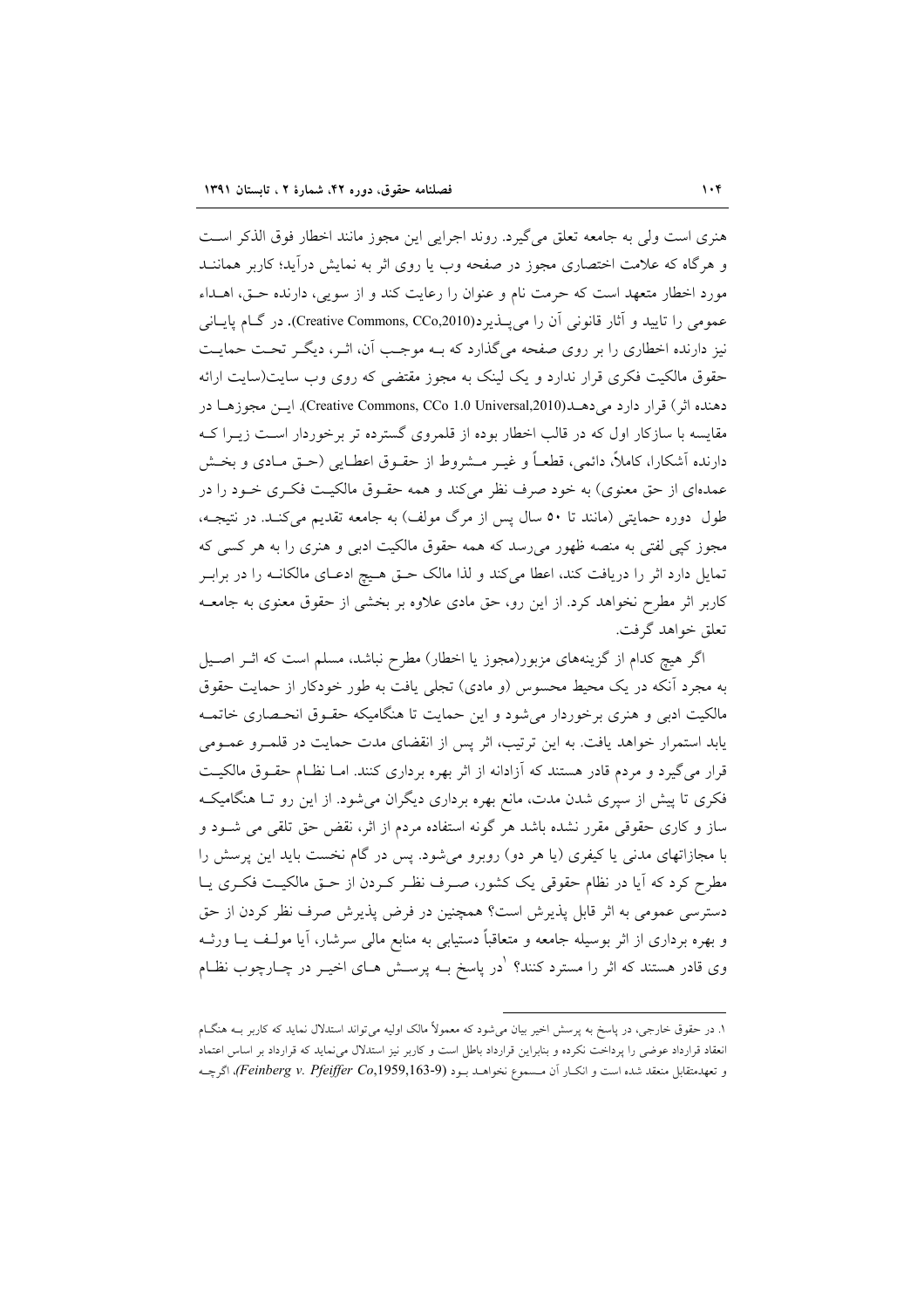حقوقی ایران باید اشاره کنیم که استثنائات وارد بر حقوق مالکیت ادبسی و هنـری در مقـررات مربوط به نظام حقوق مالكيت فكرى ايران قابل مشاهده است (مـاده ٨ و ٧ قـانون حمايـت از حقوق مولفان و مصنفان و هنرمندان مصوب ١٣٤٨). از اين رو، نظام ايرانسي بـا محدودسـازي قلمرو حقوق مالکیت ادبی و هنری آشنایی دارد و از طرفی برخی دیدگاههای فقهـی نیــز ایــن رویکرد را تقویت می کند؛ چنانچه بهره برداری جامعه از اثر مطابق با اصـل تـسلیط بـر امـوال تلقى مى شود/ الناس مسلطون على اموالهم. لذا با انتقال مـصداقى از اثـر بـه مـصرف كننـده در قالب قرارداد، وی می تواند به انواع بهره برداری حول آن بیـردازد و اعمـال حقـوق انحـصاری مولف قابل پذیرش نیست و این نکتهای بوده که در دیدگاههای گروهی از دانـشمندان حقـوق اسلامی مورد تاکید قرار گرفته است. ٰ با وجود این، حـاکم اسـلامی از ایــن اختیــار برخــوردار است که به ایجاد انحصار اقدام کند<sup>۲</sup> و لذا در این دیـدگاه (و دیـدگاههای مـشابه کـه مالکیـت فکری را به جهت عدم تایید شارع نمی پذیرد) ، بهره برداری های مردم از آثار یک اصل است نه استثناء. (از سوى ديگر با استناد به آيه إن الذين يكتمون بما انزلنا من البينات و الهـلدى مـن بعد ما بيناه للناس في الكتاب اولئك يلعنهم ا… و يلعنهم اللاعنون<sup>؛</sup> ؛ و احاديثي از پيــامبر اعظــم (ص) که میفرمایند هر کس دانشی را بداند و آن را کتمان کند روز قیامت با افساری از آتـش

پرونده های وجود دارد که تعهد مالک در برابر کاربر لازم الاجرا شناخته شده اما باید دانست قوانین موضــوعه در ایــن زمینــه ساکت هستند و اّنچه مسلم میباشد، حقوق مالکیت فکری است که قانونگذاران ملی مقرر میٖنمایند و اختیار کامـل اثــر را در ید مالک قرار میدهند و لذا چهره الزام آوری این مجوزها در هالهای از ابهام قرار می گیرد.

١. امام خميني(ره) در تحريرالوسيله در بحث مسائل مستحدثه با اشاره به مسأله مورد بحث مي فرماينـد: ....و هـيچ كـس حـق ندارد دیگری را از سلطنت در اموال خودش منع کند و نیز آنچه که معروف است از «انحصاری بودن تجـارت یـک شــیء یــا اشیاء» برای موسسه ای یا تعدادی از تجار یا مانند این ها هیچ اثر شرعی ندارد و بازداشتن دیگران از تجارت و صنعت حلال و محصور دانستن در حق چند نفر جایز نمیباشد و نیز قیمت گذاری بر اجناس و بازداشتن مالکش از بـیش تـر فـروختن جـایز نیست البته برای امام و والی مسلمین این حق است که چنانچه صلاح میداند در امور مسلمین از قیمـت گـذاری بـر جـنس و صنعت و انحصار تجارت یا غیر أن و هر أنچه را که برای نظم و صلاح جامعه مفید است انجام دهد.

٢. امام خميني(ره)، تحرير الوسيله، دارالمكتبه العلميه، ١٤٠٨، ج ٢ : ٦٢٥ و ٦٢٦.

۳. آیتالله صافی گلپایگانی معتقدند: … در زمان شارع مقدس هم تالیف و اختراع و ابتکار بوده است اما برای مولف و مبتکر و مخترع و محقق حقی اعتبار نمی شده و شارع هم اعتبار نفرموده است و به عبارت اخری، بنا بر «عدم اعتبار» بوده و لو به ایـن معنا که چون مورد التفات و توجه نبوده است، آثار مترتب بر اَن شرعیت نداشته و شارع هم با عدم تشریع این حـق بــه روش عرف را امضا کرده است بناء علی کل ما ذکر، مشروعیت حقوق مذکور را ثابت نمی دانیم و هرچند ترتیب برخی آثاری که بــر این حقوق مترتب می گردد به طور شرط در ضمن عقد امکان پذیر است، اما مقاصد مهمی را کـه اربـاب دعــاوی ایــن حقــوق دارند، با شرط نمیٍتوان تامین نمود. راهی که تا حدی میٍتواند بعض اغراض صحیحی را که در اعتبار این حقوق در نظر است فراهم سازد، این است که فقیه جامع الشرایط که بر حسب ولایت باید مصالح عامه را در نظر بگیرد به طور موردی نـسبت بـه هر اختراع یا طبع یا تالیف طبع یا تقلید از آن اختراع یا تالیف را تا مدت معینی محدود سازد بدیهی اسـت کـه ایــن برنامــهای است که مقصود در حقوق نمی شده بلکه شامل مطلق مشاغل می گردد و کل آن در محدوده ولایت فقیه اجرا می شود. لطفالله صافی، فصلنامه رهنمون، مدرسه عالی شهید مطهری، شماره ۲ و ۳، ۱۳۷۱ : ۲۰۷–۲۰۹. ٤. سوره بقره، آيه ١٥٩.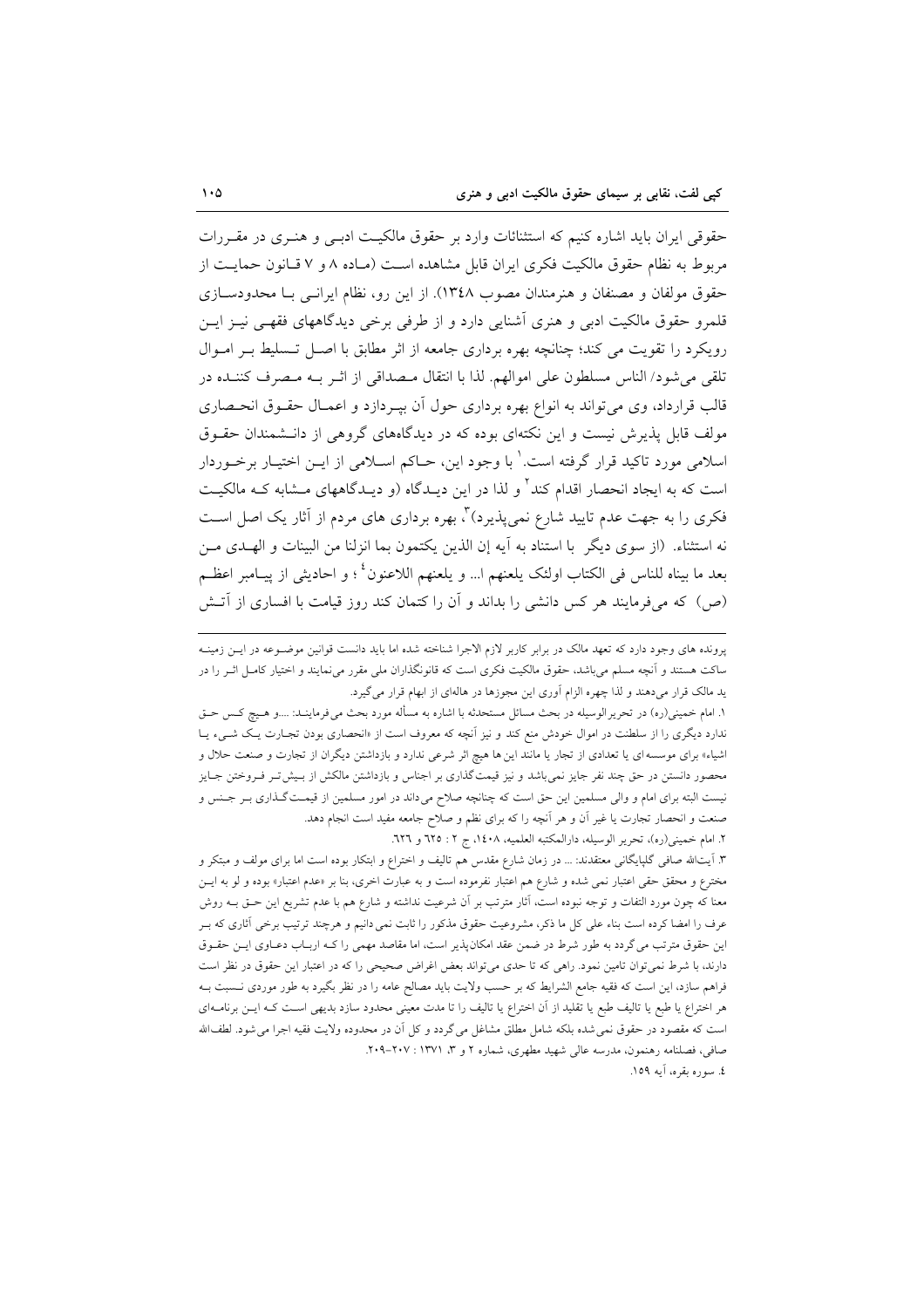آورده می شود؛ یا زکات علم، نشر آن است، ممانعت از دسترسی جامعه به آثار ادبسی و هنبری غیرقابل قبول بوده و امری تلقی می شود که شارع مقدس به آن راضـی نخواهــد بــود. بــه ایــن ترتیب، پذیرش حق کاربر در قالب استثنائاتی مانند کیی لفت بـا برخـورداری از مبـانی حقـوق اسلامی قادر است یک استیفای مشروع را رقم زد).

از سوی دیگر، با پذیرش مبنای مجوز کپی لفت، باید به این پرسش پاسخ داد که این مجوز در نظام ایرانی در قالب کدام قرارداد قالب تحلیل است؟ به نظر می رسد قرارداد وقف و هبه به مقصود کیی لفت نزدیک تر است چه در نقشه جامع علمی کشور، بر تـرویج فرهنـگ وقـف و خیریه در گسترش حدودمالکیت تاکید شده است (نقشه جامع علمی۱۳۸۹:۱۱ راهبرد کلان ۱) و از سویی نهاد وقف بويژه وقف عام در پي آن است كه عموم مردم را از موقوفـه بهـره منــد ســازد؛ چــه وقف عبارت است از اینکه عین مال حبس و منافع آن تـسبیل شـود(مـاده ٥٥ قـانون مــدنی) و حبس، جداساختن ملک از دارایی مالک و مصون داشتن آن از نقل و انتقال است و باید دائمبی باشد نه موقت، هرچند که پس از مدتی هـدف وقـف منتفـی شـود(کاتوزیـان، ۱۳۸٤: ۱۲۶-۱۲۰). از سویی نیز تسبیل به معنی صرف در راه خدا است، در موضوع مطروحـه نیــز، مالـک، اثــر را از کیسه دارایی خود خارج می کند و این عمل دائمی و غیرقابل رجوع است. و از سویی هـدف آن است که عموم مردم از اثر منتفع شوند؛ لذا اغراض مورد نظر در کپی لفت می تواند در قالب وقف تحليل شود. اما وقف آثار ادبي و هنري در نظام حقوقي ايران با مانع روبرو است؛ زيــرا موقوفه بايد عين باشد و از سويي عين موقوفه بايد قبض شود و از آنجا كه اموال فكرى عين و قابل قبض نیستند، وقف آثار ادبی و هنری در هالهای از ابهام قرار میگیرد بستار سـوی دیگـر، هبه نیز قالبی است که با موانع فقهی مشابه وقف روبرو می شود (اگرچه قـانون مـدنی در مـاده ۷۹۵ از هبه مال به طور مطلق استفاده میکند)؛ اما در این میان، مانع مهم آن اسـت کـه واهـب می تواند از هبه رجوع کند و امکان چنین امری در کیبی لفت، هـدف کیبی لفـت را تـضعیف می کند. بنابراین، می توان بـا اسـتناد بـه مـدلول بنـدهای ٤ و ٣ و ٢ مـاده ٧٩٥ قـانون مـدنی (در مواردی که هبه معوض است یا در موهوبه، تغییراتی ایجاد میشود و ...) امکان رجوع را منتفی کرد؛ چه کیی لفت می تواند معوض باشد و در غیر این صورت نیز کباربر مے توانید بیا اعمیال

۱. اگرچه می توان با تعبیر عین به اصل مال(به طور کلی چیزی که مالیت دارد و مردم به آن رغبت دارند) در برابر منافع و حق بهره برداری از این اموال و نیز امکان قبض اسناد و اوراق مالکیت اموال فکری (استیلای عرفی به جای قبض عین)، مشکل را حل نمود.

٢. عــلاوه بــر ايــن بايــد توجــه داشــت بــه فــرض أنكــه وقــف امــوال فكــرى نيــز پذيرفتــه شــود، ايــن وقــف تنهــا در حقــوق مــادي، قابــل اعمــال اســت چــه حقــوق معنــوي جــزء شخــصيت پديداَورنــده، دائمــي و غيرقابــل انتقــال است و به پول تقویم نمی شود و لذا از قابلیت وقف برخوردار نیست.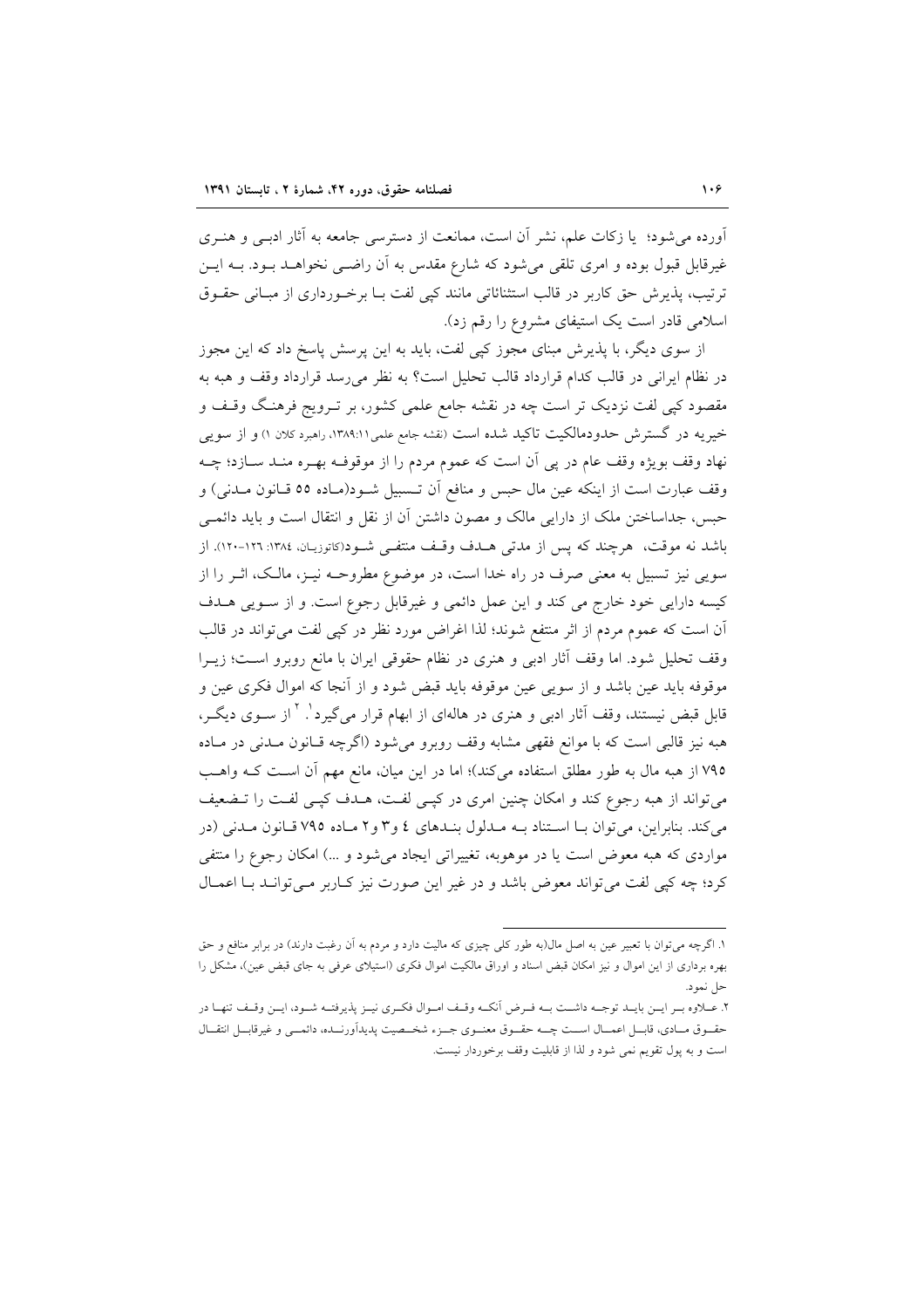تغییراتی بر اثر آن را منتقل کند. اما، مسئله مهم آن است کــه هبــه بــه امــوال اختــصاص دارد و حقوق معنوي در دايره آن قرار نخواهد گرفت. با وجود اين، به طور كلي به موجب مـواد ٩٦٠ -۹۵۹ قانون مدنی، امکان سلب حق جزئی پیش بینی شده است و لـذا اگـر کیـی لفـت را بـه عنوان یک صرف نظر کردن جزئی تلقی کنیم؛ با عنایت به این مبنا قابل پـذیرش خواهـد بـود چه افراد و مصاديق حقوق انحصاري در قانون احـصا مـي شـود و صـاحب حـق از برخـي از حقوق خود چشم پوشی میکند؛ چنانچه در قلمرو حتی معنـوی تنهـا حـق تمامیـت اثـر و در حقوق مادی، انتشار و توزیع موضوع صرف نظر کردن قرار میگیرند. از این رو به نظر می رسد که با این راهکار نیز بتوان بر چالش ناشی از حق معنوی غلبه کرد.

برغم ساز و کارهایی که برای تحلیل کپی لفت در چارچوب نظام کنونی ایران ارائه شد؛ اما بهترين راه حل براي اهداء حقوق معنوي ًو ساير حقوق مولفان، اصلاح قوانين حقوق مالكيت ادبی و هنری است تا بدین ترتیب موانع قانونی که در مسیر اهداء امـوال ادبـی و هنـری اسـت مرتفع شود و قالبی مستقل برای این امر مدون شود. در این میان، قوانین حقوق مالکیت ادبی و هنری به دو اصلاح اساسی نیاز دارد، اول آنکه تعدیل قلمرو حقوق مالک اثر ادبی و هنری بـه رسمیت شناخته شود و قانون حمایت از حقوق مـولفین (یـا پـیش نـویس لایحـه جدیـد) بـه گونهای اصلاح شود که مالک فکری مجاز باشد از همه یا بخشی از حقـوقش بـه طـور قطعـی صرف نظر کند (یا وقف اموال فکری شناسایی شود) و دوم آنکه آثاری که در قلمـرو عمـومی قرار مي گيرد به اطلاع عمومي برسد. '

۱. هدف از این پیشنهاد آن است که انعطاف بیشتری برای مالکان فکری نیز فراهم آید زیرا او میتواند تصمیم بگیرد که همواره همه حقوق انحصارى خود را حفظ نمايد يا همه يا بخشى از حق را انتقال دهد و بويژه از همه يا بخشى از حق خود صرفنظر کند، در حقیقت صرفنظر کردن صرف نیز کفایت نمیکند بلکه غیرقابل رجوع بودن آن از اهمیت برخوردار است، این امر باید به روشنی احراز شود تا متعاقبا ً با انکار مالک حق روبرو نشود از این رو میتوان پیش بینی نمود در هنگام ثبت اثر (که اکنون در وزارت فرهنگ و ارشاد اسلامی صورت میگیرد) و تنظیم تقاضانامه، به صراحت صرفنظرکردن از حق مشخص گردد، البته این صرفنظرکردن از حق می تواند شامل همه یا بخشی از حقوق اعطایی به وی باشد یا با انعطاف های دیگری نیز همراه شود به طور مثال، مولف اعلام نماید تا ۱۰ سال نخست حمایت کاملی را خواستار است اما از سال دهم به بعد، حـق انحـصاری او خاتمه خواهد یافت یا اَنکه صریحاً اعلام نماید حق تکثیر تا ۱۰ سال به صورت انحصاری برای وی خواهد بود و وی از سایر حقوق خود صرفنظر میکند یا انکه انقضای حق را به مرگ خود معلق نماید. بنابراین، اگرچه سخن از تقـدیم اثـر بــه جامعــه است اما صرفنظر کردن از همه حقوق انحصاری یک مسامحه خواهد بود چه حق بر نام و عنوان همواره از حقـوق انحـصاری مالک به شمار می آید و این همان نکتهای است که در مجوزهای کیی لفت نیز قابل مشاهده است و در حالی که کاربر مجاز به اصلاح و توزیع مجدد اثر می شود اما باید به پاسداشت نام و عنوان اثر همت گمارد. از سوی دیگر حتی مدتها پس از کـسب حق انحصاری نیز میتوان با ارائه درخواست اصلاحی به وزرات فرهنگ و ارشاد، صرفنظر کـردن از حـق را اعـلام نمـود. بـا عنایت به عدم اصل بودن صرفنظر کردن از حق، اهمیت این اصلاح قانونی و تقدیم تقاضانامه از اهمیت شایستهای برخـوردار میشود چه در غیر از این صورت به دلیل موانع فقهی مانند عین بودن موقوفه یا سکوت قانونگذار در مقام بیان در هنگامیک قادر بوده امکان صرفنظر کردن از حق را پیش بینی نماید و تنها به انتقال حق بسنده کرده، این مسئله را در هالهای از ابهام قرار مى دهد.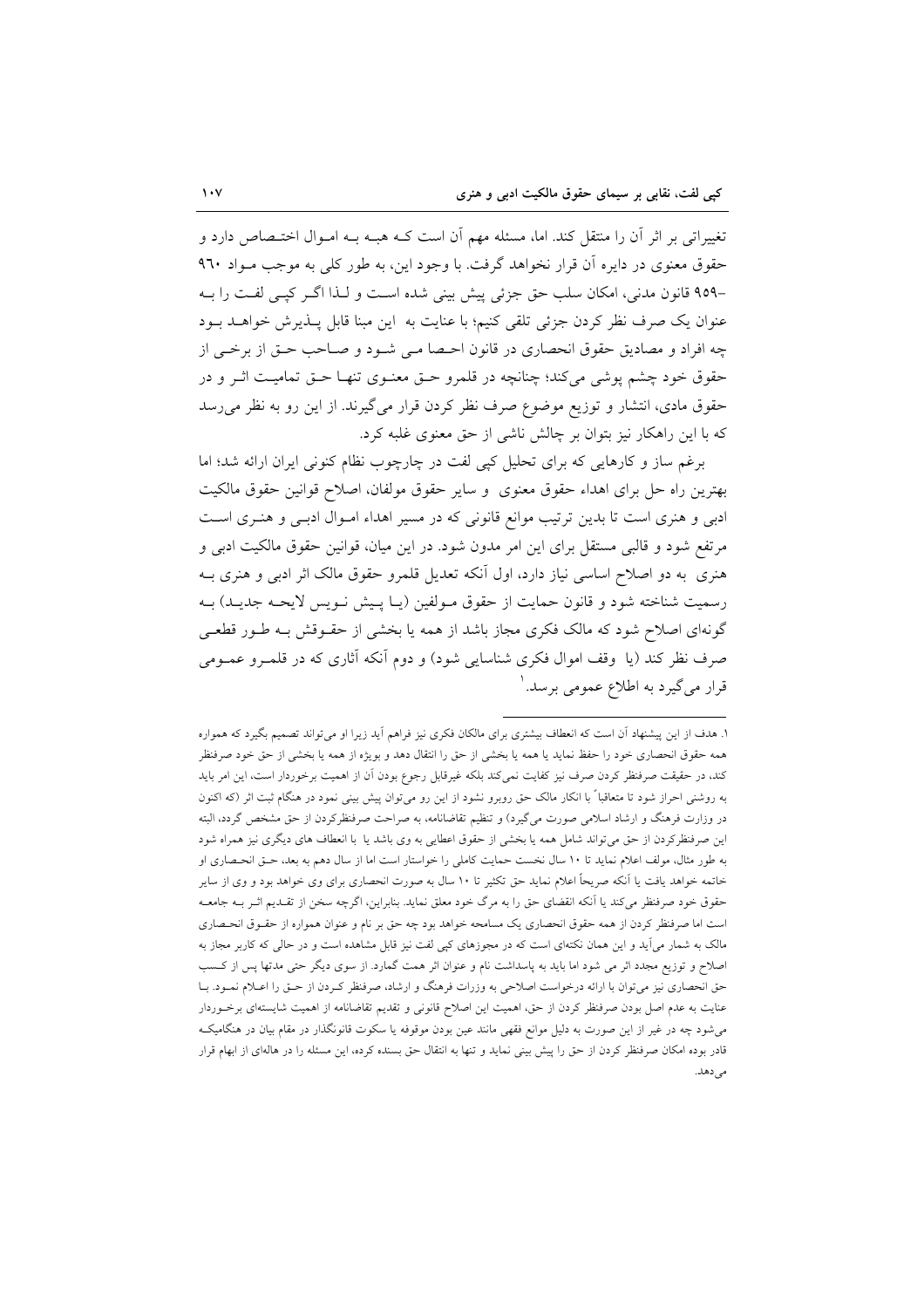به این ترتیب، می توان در قالب ماده ای قانونی پیش بینی کرد که مولفان و هنرمندان مخیـر هستند که از همه یا بخشی از حقوق انحصاری احصاء شده خود ضمن عقد خارج لازم صرف نظر کنند و این مالکان باید در هنگام ثبت یــا پــس از آن ، قــصد خــود را در قالــب اظهارنامــه رسمی به دفتر ثبت وزارت فرهنگ و ارشاد اسلامی اعلام کنند . `

#### نتيجه

اکنون بیش از گذشته، موازنه منطقی حقوق جامعه و مالکان رخ می نمایاند و یکی از تــدابیر حقوقی برای ایجاد این موازنه، قراردادهای کپی لفت تلقی می شود که با مهار حقوق انحصاری همچون نقابی بر سیمای حقوق مالکیت ادبـی و هنـری مـی نـشیند و جامعـه را از اثـر منتفـع می کند. در این نقطه است که موازنه شکل می گیرد. بنابراین، پاسخ پرسـش ایـن مقالــه نیــز در همین نقطه جستجو می شود و لذا با انتقال بخشی از حقـوق مولـف بـه كـاربر و ایجـاد زمینـه دسترسی کامل به اثر، موازنه ایجاد میشود. به این ترتیب، کپی لفت امکانی شگفت انگیز است اما به سهولت در دسترس عموم قرار نخواهد گرفت؛ چه نظام سنتی کنونی، نظام مولف محور است و رفتارهایی را که بر خلاف انحصار باشد بـه سـادگی برنمـیتابـد. بنـابراین بـرای الـزام آورشدن چنین ابزاری به بازنگری اساسی در نظام حقوق مالکیت ادبی و هنری نیـاز اسـت. بـا وجود این ، اصلاح قوانین اگرچه مطلوب و ضروری است امـا بـه سـهولت در دسـترس قـرار نمي گيرد. از سوي ديگر انديشيدن به آراء جريان ساز نيز اميد بخش نيست چه ابتدا بايد اذهان دادرسان و دستگاه قضاء را با موضوع مانوس کرد. بنـابراین، اگرچــه تغییــرات نظـری در نظـام حقوقي، حركتي انقلابي تلقي مي شود؛ اما در فراسوي اين تغييرات، همه چيز به تصميم دارنـده حق مالکیت ادبی و هنری بستگی دارد و او است که باید در مسیر پیـشرفت جامعــه و تــرویج فرهنگ و هنر گام بردارد. از این رو، تبیین مقرراتی در راستای ایجاد امکان صرف نظر کردن از حق بسیار مهم و جریان ساز خواهد بود.

۱. اما در این ماده، تاکید بر عدم قابلیت رجوع بسیار مهم است و مالک نباید بتواند در تصمیم خــود بــازنگری نمایــد البتــه در اًينده مي توان انعطاف بيشترى نيز قائل شد و حتى صرفنظر كردنهاى ضمنى را نيز از بطن قراردادها استنباط كرد يا حتى اهدا اثر را به عنوان یک ایقاع تعریف نمود، تا آن روز باید تلاش کرد دادرسان را با مسئله آشنا کرد و در جهت ایجاد وحدت رویه گام برداشت. در این میان، مشکل بالقوهای که می تواند مطرح شود آن است که مالک قادر باشد از حقوقی انصراف دهد که در گذشته منتقل ساخته یا اجازه بهره برداری آن را صادر کرده، در این موارد، اگرچه می توان براساس قواعدی ماننـد لاضـرر یـا عدم سوء استفاده از حق در برابر اقدام مالک قرار گرفت اما باید در یک اقدام قانونی مقرر نمود که تـا پایـان مـدت قـرارداد، انصراف از حق امکان پذیر نیست. از سوی دیگر به نظر می رسد در راستای بهره مندی عموم از چنـین آثــاری بایـلـه فهرسـت تفصیلی آنها توسط نهاد متولی منتشر شود تا همگان بتوانند از حقی که مولفان و هنرمندان به آنها اعطا کردهاند در مسیر ارتقاء دانش و فرهنگ بومی برخوردار شوند.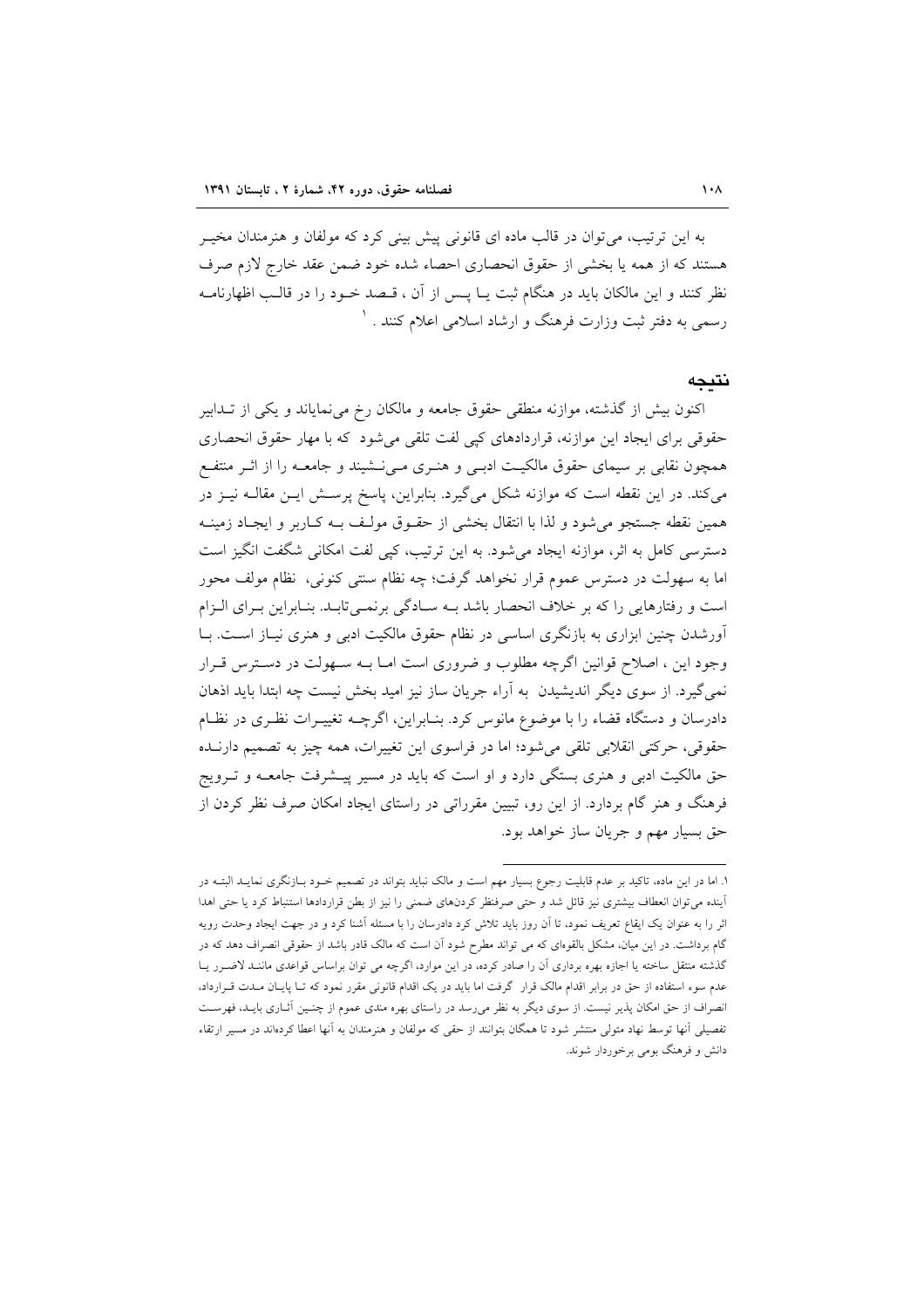منابع و مآخذ الف- فارسي ۱. قراَن مجيد. ٢. قانون مدني. ۳. نقشه جامع علمی کشور، ۱۳۸۹. ٤. قانون حمايت ازپديدآورندگان نرم افزارهاي رايانه اي، ١٣٧٩. ۵. پیش نویس قانون جامع مالکیتهای ادبی و هنری، ۱۳۹۰. ٦. امام خميني(ره). (١٤٠٨)، تحرير الوسيله، جلد ٢، نجف: دارالمكتبه العلميه. ٧. كاتوزيان، ناصر. (١٣٨٤)، حقوق مدنى، عقود معين جلد ٣، چاپ پنجم،تهران: كتابخانه گنج دانش. ۸ یزدان<sub>ی</sub>، عباس. (۱۳۸۱)، <mark>حق مولف در اندیشههای فقهای معاصر امامیه ،</mark> فصلنامه کتابهای اسلامی، سال سوم، شــماره ۹، صص ٥٤-٣٧. ب- خارجي

- 1-Allison, Dennis, 1976, "Design notes for TINY BASIC". SIGPLAN Notices (ACM) 11 (7): pp. 25-33. doi:10.1145/987491.987494.
- 2-Creative Commons, 2010, About Licenses,< http://creativecommons.org/about/licenses/> (last visited Jan. 23, 2010).
- 3. CreativeCommons, 2010, CreativCommons, <http://creativecommons.org/licenses/by/3.0/le galcode > (last visited Jan. 24, 2010).
- 4-Creative Commons, 2010, Identify a Public Domain Work, <http://creativecommons.org/ choose/publicdomain-2 >(last visited Jan. 24, 2010).
- 5-Creative Commons, 2010, CCo,<http://creativecommons.org/choose/zero> (last visited Jan. 24.2010)

6-CreativeCommons, 2010, CCO 1.0 Universal, <http://creativecommons.org/ publicdomain/ zero/1.0/legalcode> (last visited Jan. 24, 2010).

7-Douglas D, McGhee, 2007, Free and Open Source Software Licenses: Benefits, Risks, and StepsToward Ensuring Compliance, Intellectual property technology law journal, Vol 19, Issue 11, pp5-9.

8-Feinberg v. Pfeiffer Co case, 322 S.W.2d 163, 169 (Mo. Ct. App. 1959).<br>9-Frazer, Bradlee, 2009, Open Source Is Not Public Domain: Evolving Licensing Philosophies, 45IDAHO L. REV, pp 349-370.

10-Guadamuz, Andrés, 2003, Viral contracts or unenforceable documents? Contractual validity of copyleft licences, it is available at< www.law.ed.ac.uk/ahrb/script-ed/sol.htm>

11-Kumar, Sapna,2006, Enforcing the GNU GPL,Journal of Law, Technology&Policy,

Vol.1, it is available at <http://ssrn.com/abstract=936403>, pp1-36.<br>12-Lydia P, Loren, 2007, Building a Reliable Semicommons of Creative Works: Enforcement of Creative Commons Licenses and Limited Abandonment of Copyright, 14 GEO. MASON L. REV.pp 283-286

13-Marshall, James, 2010, What is HTML?, it is available at http://www.jmarshall.com /easy/html/#whatis>. (last visited Jan. 24, 2010).

- 14-Merges, Robert P& Mennell & Lemley , 2009, Intellctual property in the new technological age, Aspen publisher.
- 15-Messica ,Avi,2010, Open Source Collaborative Innovation, it is available at http://ssm.com/abstract=1405704.pp1-23>.<br>16-ProCD, Inc. v. Zeidenberg case, 86 F.3d 1447, 1449 (7th Cir. 1996).
- 
- 17-Raymond, Eric S, 2000, The cathedral & the bazaar, Manybook.net, Version 3.0 Copyright  $\odot$  2000, pp1-53
- 18-Register.com, Inc.v. Verio, Inc case, 356 F.3d 393, 428 (2d Cir. 2004).
- 19-Ricketts v. Scothorn case, 77 N.W. 365, 367 (Neb. 1898).
- 20-Specht v. Netscape Commc'ns. Corp case, 150 F. Supp. 2d 585, 593-94 (S.D.N.Y. 2001).